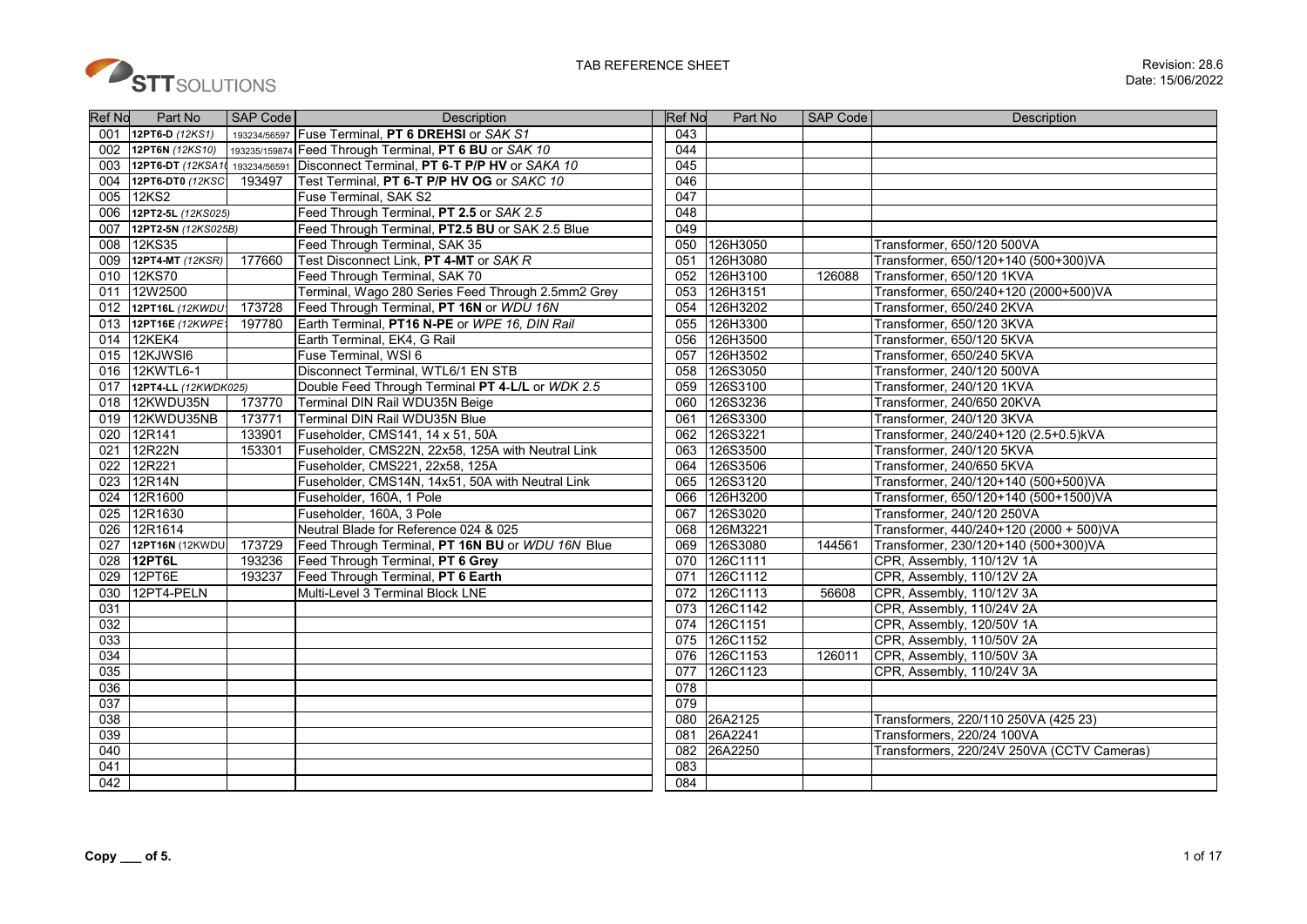

| <b>Ref No</b> | Part No       | SAP Code | Description                                       | Ref No | Part No       | SAP Code | Description                                      |
|---------------|---------------|----------|---------------------------------------------------|--------|---------------|----------|--------------------------------------------------|
|               | 085 26V1016   |          | Constant Voltage Xfmr, 240/120 GT1000/16          |        | 127 07D2472-2 |          | DC-DC Converter, 24VDC 72V, 2A, VI-2WF-EV-B1     |
| 086           | 26V4005       |          | Constant Voltage Xfmr, 240/120 GT400/5 (B)        |        | 128 07D4812-6 |          | DC-DC Converter, 48VDC 12V, 6A                   |
| 087           | 26V6515       |          | Constant Voltage Xfmr, 240/120 GT650/15 (B)       | 129    | 07D4824-2     |          | DC-DC Converter, 48VDC 24V, 2A, VI-233-EY-B1     |
| 088           |               |          |                                                   |        | 130 07D4824-1 |          | DC-DC Converter, 48VDC 24V, 1A, Phoenix, 2866271 |
| 089           |               |          |                                                   | 131    | 07D6024-10    |          | DC-DC Converter, 60VDC 24V, 10A                  |
| 090           | 26W0101       |          | Transformers, W400 N451428-0101                   | 132    |               |          |                                                  |
| 091           | 26W0108       |          | Transformers, W400 N451428-0108 Equiv.            | 133    |               |          |                                                  |
| 092           | 126L3070      |          | Transformer, 700VA, 130/70, 60, 50, 40, 30 & 5V   | 134    |               |          |                                                  |
| 093           | 126L3042      |          | Transformer, 420VA, 130/35, 15 & 5V               | 135    |               |          |                                                  |
| 094           |               |          |                                                   | 136    |               |          |                                                  |
| 095           |               |          |                                                   | 137    |               |          |                                                  |
| 096           |               |          |                                                   | 138    |               |          |                                                  |
| 097           |               |          |                                                   | 139    |               |          |                                                  |
| 098           |               |          |                                                   | 140    | 107T1212      |          | Trimmer, Trim Assembly 12V +10%, -20%            |
| 099           |               |          |                                                   | 141    | 107T1613      |          | Trimmer, Trim Assembly 16V +10%, -30%            |
|               | 100 07C1203   |          | Charger, 110V - 24VDC, 3A                         | 142    | 107T2405      |          | Trimmer, Trim Assembly 24V +0%, -50%             |
| 101           | 07C1205       |          | Charger, 12V 5A                                   | 143    | 107T4814      |          | Trimmer, Trim Assembly 48V +10%, -40%            |
|               | 102 07C1230   |          | Charger, 110V - 24VDC, 30A                        | 144    | 107T7213      |          | Trimmer, Trim Assembly 72V +10%, -30%            |
|               | 103 07C1603   |          | Charger, 110VAC - 60VDC, 3A                       | 145    |               |          |                                                  |
|               | 104 07C1616   |          | Charger, 110VAC - 60VDC, 16A                      | 146    |               |          |                                                  |
|               | 105 07C1703   | 127655   | Charger, 110VAC - 72VDC, 3A                       | 147    |               |          |                                                  |
|               | 106 07C2110   |          | Charger, 220 - 12VDC, 10A                         | 148    |               |          |                                                  |
|               | 107 07C2203   |          | Charger, 220V - 24V, 3A                           | 149    |               |          |                                                  |
|               | 108 07C2208   |          | Charger, 220V - 24VDC, 8A                         | 150    | 07B02-100     |          | Battery, Lead Acid 2V Plante 100Ah               |
| 109           | 07C2212       |          | Charger, 220V - 24VDC, 12A                        | 151    | 07B12-10      | 134990   | Battery, 12V 10Ah, Lead Acid                     |
|               | 110 07C2215   |          | Charger, 220V - 24VDC, 15A                        |        | 152 07B12-16  |          | Battery, 12V 16Ah Lead Acid                      |
|               | 111 07C2230   |          | Charger, 220V - 24VDC, 30A                        | 153    | 07B12-25      |          | Battery, 12V 25Ah Lead Acid                      |
|               | 112 07C2-12-1 |          | Charger, 230V - 12VDC, 1kW (20A)                  |        | 154 07B12-65  |          | Battery, Battery 12V, 65Ah                       |
| 113           | 07C2-24-4-2U  | 154210   | Charger, 230V - 24VDC, 4kW                        | 155    | 07B24-140     |          | Battery, Set 24V (20 Cells 140Ah)                |
| 114           | 07C2-60-4-2U  | 158340   | Charger, 230V - 60VDC, 4kW                        | 156    | 07B24-42      |          | Battery, 24V 42Ah Sealed Lead Acid               |
| 115           |               |          | ACE Charger 3U 60V                                | 157    | 07B24-80      |          | Battery, 24V 80Ah Sealed Lead Acid               |
| 116           | 07C2-24-1     |          | Charger, 230V - 24VDC, 1kW (20A)                  | 158    |               |          |                                                  |
| 117           |               |          |                                                   | 159    |               |          |                                                  |
| 118           | 114PDC24-20   |          | Panel Meter Dual Channel 12VDC, 20A               | 160    |               |          |                                                  |
| 119           |               |          |                                                   | 161    |               |          |                                                  |
|               | 120 07D2412   |          | DC-DC Converter, 24VDC 12V 4.16A VI-LJW1-EY       | 162    |               |          |                                                  |
|               | 121 07D2415   |          | DC-DC Converter, 24VDC 15V, 3.34A, VI-2W2-EY-B1   | 163    |               |          |                                                  |
|               | 122 07D2416   |          | DC-DC Converter, 24VDC 15V, 10A, VI-2W2-EV-B1     | 164    |               |          |                                                  |
| 123           | 07D2424       |          | DC-DC Converter, 24VDC 24V, 6.25A, VI-2W3-EV-B1   | 165    |               |          |                                                  |
| 124           | 07D2425       |          | DC-DC Converter, 24VDC 24VDC, 8.34A, V1-213-EU-B1 | 166    |               |          |                                                  |
| 125           | 07D2448-1     |          | DC-DC Converter, 24VDC 48V, 1A, VI-2W4-EY-B1      | 167    |               |          |                                                  |
|               | 126 07D2448-3 |          | DC-DC Converter, 24VDC 48V, 3.125A, VI-2W4-EV-B1  | 168    |               |          |                                                  |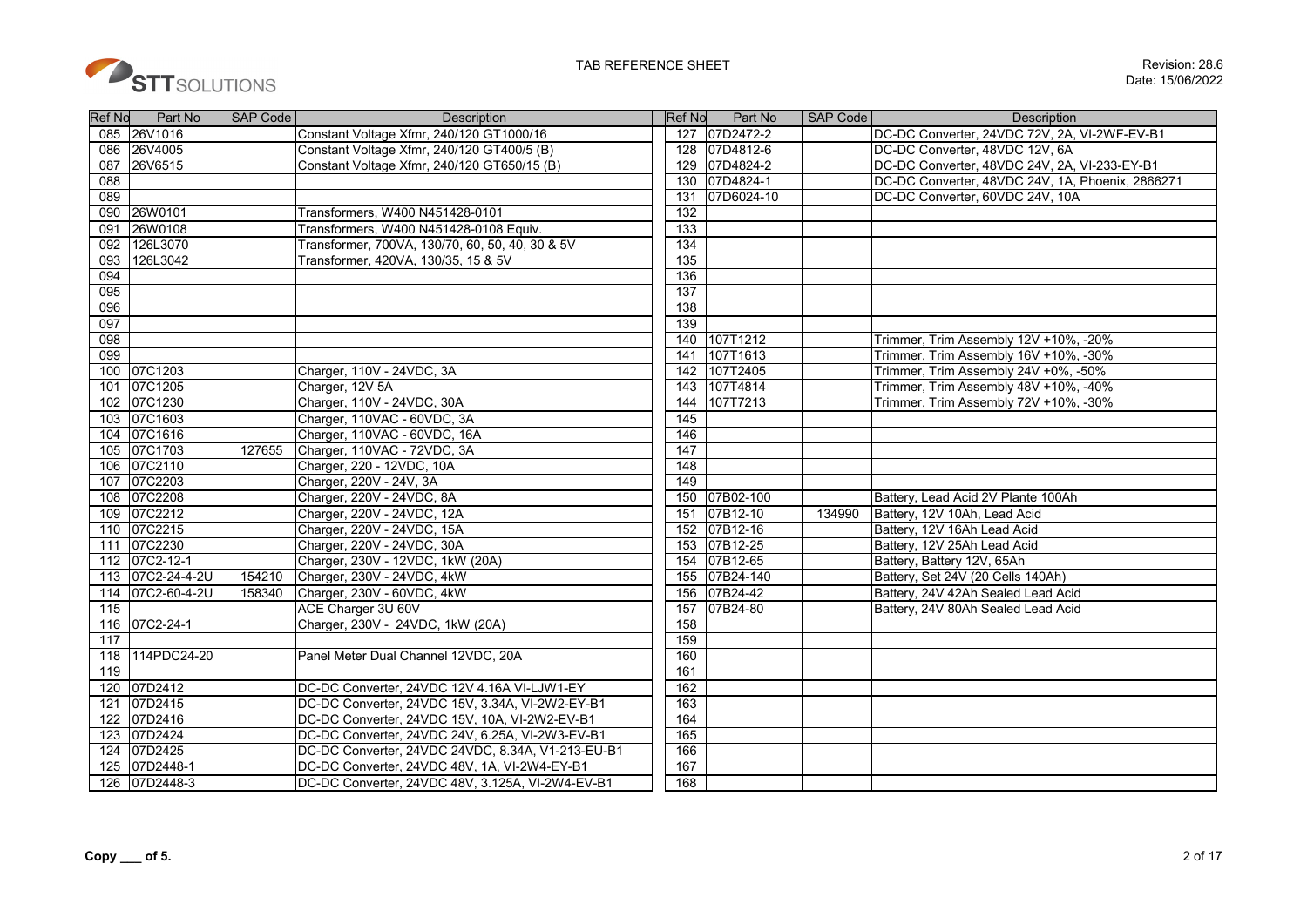

| <b>Ref No</b> | Part No      | <b>SAP Code</b> | <b>Description</b>                           | <b>Ref No</b> | Part No | SAP Code<br><b>Description</b>                   |
|---------------|--------------|-----------------|----------------------------------------------|---------------|---------|--------------------------------------------------|
|               | 169 07P1272  |                 | PSU's, PSU Universal 12V 72W TSP 070-112     | 211           | 28Q0003 | Relay Q Style, QN1, 003, 50V, 12F, 4B            |
|               | 170 07P12120 |                 | PSU's, PSU Universal 12V 120W ESP 120U-12S   | 212           | 28Q0004 | Relay Q Style, QN1, 004, 50V, 8F, 8B             |
| 171           | 07P12192     |                 | PSU Universal 12V 192W (16A) PULS CP10.121   | 213           | 28Q0943 | Relay Q Style, Relay QBCAI, 943, 2F(HD), 2F, 4B  |
|               | 172 07P1230  |                 | PSU's, PSU Universal 12V 30W PULS ML30.102   | 214           | 28Q0049 | Relay Q Style, Relay QBBA1, 049, 50V, 2 x 6F, 2B |
|               | 173 07P1260  |                 | PSU's, PSU Universal 12V 60W TSL 060-112     | 215           | 28Q0017 | Relay Q Style, Code QBBA1, 017, 50V, 2 x 4F, 4B  |
|               | 174 07P2415  |                 | PSU's, PSU Universal 12V 15W PULS ML15.241   | 216           | 28Q0215 | Relay Q Style, QNNS1, 215, 50V, 2 X 4F, 4B       |
|               | 175 07P1250  |                 | PSU's, PSU Universal 12V 50W PULS ML50.102   | 217           | 28Q0216 | Relay Q Style, QNNS1, 216, 50V, 2 X 6F, 2B       |
|               | 176 07P24100 |                 | PSU's, PSU Universal 24V 100W PULS ML100.100 | 218           | 28Q0063 | Relay Q Style, QSRA1, 063, 50V, 8F, 4B           |
| 177           | 07P2450      | 138201          | PSU's, PSU Universal 24V 50W PULS ML50.111   | 219           | 28Q0179 | Relay Q Style, QSRA4, 179, 50V, 6F, 2B           |
| 178           | 07P2410      |                 | PSU Universal 24V 10W (0.42A)                | 220           | 28Q0201 | Relay Q Style, QS2, 201, 50V, 2F, 2B             |
| 179           | 07P1212      |                 | PSU's, PSU Universal 12V 12W (1A) - UPS LAN  | 221           | 28Q1059 | Relay Q Style, 1059, 50V, 1F, 6F, 2B             |
| 180           | 07U230-6K    |                 | UPS Systems, UPS 6kVA, 230V                  | 222           | 28Q0001 | Relay Q Style, QN1, 001, 24V, 12F, 4B            |
| 181           | 07U230-1600  |                 | UPS System, 1600VA, 230V                     | 223           | 28Q0002 | Relay Q Style, QN1, 002, 24V, 8F, 8B             |
| 182           | 07P24480     |                 | PSU Universal 24V 480W (20A)                 | 224           | 28Q0092 | Relay Q Style, QNN1, 092, 24V, 2 x 6F, 4B        |
| 183           | 07U24-10     |                 | QUINT DC UPS 24V 10A (2A - 20min)            | 225           | 28Q0057 | Relay Q Style, QNN1, 057, 24V, 2 x 4F, 4B        |
| 184           | 07U24-20     |                 | QUINT DC UPS 24V 20A                         | 226           | 28Q0213 | Relay Q Style, QNNS1, 213, 24V, 2 x 4F, 4B       |
| 185           | 07UBA24-34   |                 | QUINT BAT 24VDC 3.4Ah                        | 227           | 28Q0061 | Relay Q Style, QSRA1, 061, 24V, 8F, 4B           |
| 186           |              |                 | Level Crossing Eltek Rectiverter Unit        | 228           | 28Q0041 | Relay Q Style, Relay QSPA1, 041, 24V, 8F, 4B     |
| 187           |              |                 |                                              | 229           | 28Q0170 | Relay Q Style, QBCA1, 170, 24V, 2F(HD), 4B       |
| 188           |              |                 |                                              | 230           | 28Q1054 | Relay Q Style, 1054, 24V, 1F, 6F, 2B             |
| 189           |              |                 |                                              | 231           | 28Q0097 | Relay Q Style, QBBA1, 097, 24V, 2 X 4F, 4B       |
| 190           |              |                 |                                              | 232           | 28Q0098 | Relay Q Style, QBBA1, 098, 24V, 2 X 6F, 2B       |
| 191           |              |                 |                                              | 233           | 28Q1241 | Relay Q Style, QJ1, (120-240 seconds) 24V, 1F    |
| 192           |              |                 |                                              | 234           | 28Q1057 | Relay Q Style, QNE1, 1057, 24V, 8F, 8B           |
| 193           |              |                 |                                              | 235           | 28Q0214 | Relay Q Style, QNNS1, 214, 24V, 2 x 6F, 2B       |
| 194           |              |                 |                                              | 236           | 28Q6047 | Relay Q Style, Relay Code 6047                   |
| 195           |              |                 |                                              | 237           | 28Q0172 | Relay Q Style, Relay Code 172                    |
| 196           |              |                 |                                              | 238           | 28Q0008 | Relay Q Style, Relay Code 008                    |
| 197           |              |                 |                                              | 239           | 28Q0011 | Relay Q Style, Relay Code 011                    |
| 198           |              |                 |                                              | 240           | 28Q0021 | Relay Q Style, Relay Code 021                    |
| 199           |              |                 |                                              | 241           | 28Q0022 | Relay Q Style, Relay QR22                        |
| 200           | 128B0000     |                 | Q Style Base with Mounting Hardware          | 242           | 28Q0023 | Relay Q Style, Relay Code 023                    |
| 201           | 28Q0029      |                 | Relay Q Style, Relay QNHX1, 029, 8F, 4B      | 243           | 28Q0025 | Relay Q Style, Relay Code 025                    |
| 202           | 28Q0101      |                 | Relay Q Style, QT2, 101, 2F                  | 244           | 28Q0027 | Relay Q Style, Relay Code 027                    |
| 203           | 28Q0110      |                 | Relay Q Style, Relay QTA2, 110, 2F           | 245           | 28Q0124 | Relay Q Style, Relay Code 124                    |
| 204           | 28Q0071      |                 | Relay Q Style, Relay QECX1, 071, 4F          | 246           | 28Q0140 | Relay Q Style, Relay Code 140                    |
| 205           | 28Q0065      |                 | Relay Q Style, QECX3, 065, 4F                | 247           | 28Q0181 | Relay Q Style, Relay Code 181                    |
| 206           | 28Q0081      |                 | Relay Q Style, QEC1, 081, 4F, 2B             | 248           | 28Q0202 | Relay Q Style, Relay Code 202                    |
| 207           | 28Q1420      |                 | Relay Q Style, QEC1, 4F, 2B                  | 249           | 28Q0235 | Relay Q Style, Relay Code 235                    |
| 208           | 28Q0211      |                 | Relay Q Style, QNN1, 211, 2 x 4F, 4B         | 250           | 28Q1248 | Relay Q Style, Relay QBCA1 12V Spec 48/5         |
| 209           | 28Q0212      |                 | Relay Q Style, QNN1, 212, 2 x 6F, 2B         | 251           | 28Q5143 | Relay Q Style, Relay Code B18514/3               |
|               | 210 28Q0043  |                 | Relay Q Style, Relay QSPA1, 043, 50V, 8F, 4B | 252           | 28Q6002 | Relay Q Style, Freddy Relay Code 6002            |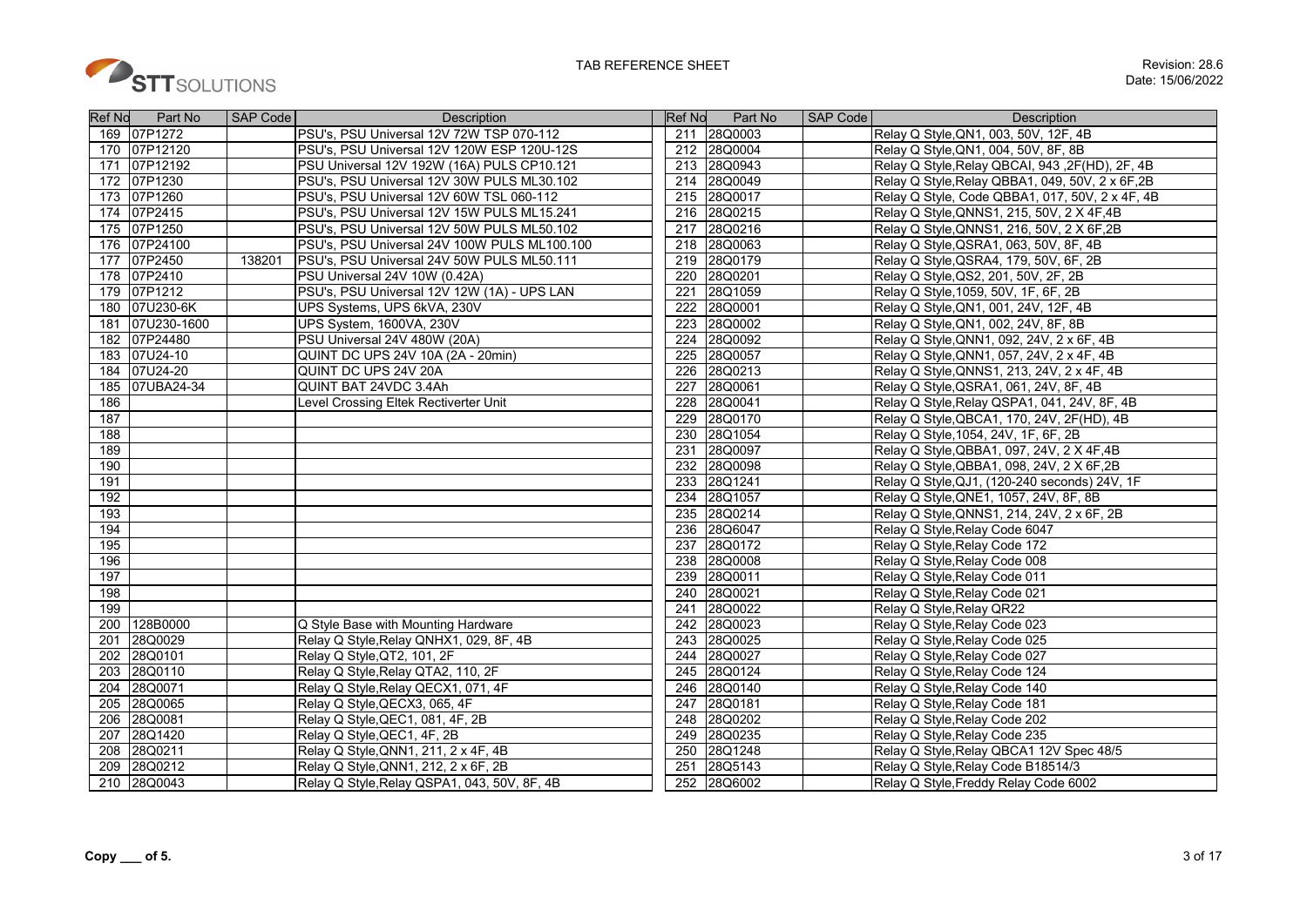

| <b>Ref No</b>    | Part No       | <b>SAP Code</b> | <b>Description</b>                                   |      | Part No<br><b>Ref No</b> | SAP Code | <b>Description</b>                            |
|------------------|---------------|-----------------|------------------------------------------------------|------|--------------------------|----------|-----------------------------------------------|
| 253              | 28Q6062       |                 | Relay Q Style, Relay Code 6062                       | 295  | 28E11-110                |          | Relay 11 Pin, 110VAC                          |
| 254              |               |                 |                                                      | 296  | 160R1381                 |          | Resistor Assembly 2 x 1R5, 3W                 |
| 255              |               |                 |                                                      | 297  | 160R1384                 |          | Resistor Assembly 2 x 0R56,3W                 |
| 256              |               |                 |                                                      | 298  | 160R1371                 |          | Resistor Assembly 50R, 50W                    |
| 257              |               |                 |                                                      | 299  | 160R8100                 |          | Resistor Assembly 8 x 1K0, 0.25W              |
| 258              |               |                 |                                                      | 300  | 160R1335                 |          | Resistor Assembly 2 x 620R 3W                 |
| 259              |               |                 |                                                      | 301  | 160R1336                 |          | Resistor Assembly 2 x 0R5, 3W                 |
| 260              | 23PO0240      |                 | PLC Opto Interface PLC-OSC-24DC/24DC/2/ACT (2966676) | 302  | 160R1342                 |          | Resistor Assembly 2 x 1K0, 6W                 |
| 261              |               |                 |                                                      | 303  | 160R1343                 |          | Resistor Assembly 2 x 0R68, 3W                |
| 262              |               |                 |                                                      | 304  | 160R1344                 |          | Resistor Assembly 2 x 33R, 50W                |
| $\overline{263}$ |               |                 |                                                      | 305  | 160R1345                 |          | Resistor Assembly 2 x 1K0, 2W                 |
| 264              |               |                 |                                                      | 306  | 160R1346                 |          | Resistor Assembly 2 x 470R, 50W               |
|                  | 265 28D2424   |                 | Relay Solid State 24VDC Control (DRA1-CXE240D5)      | 307  | 160R1352                 |          | Resistor Assembly 2 x 3R3, 3W                 |
| 266              |               |                 |                                                      | 308  | 160R1353                 |          | Resistor Assembly 33R, 100W                   |
| 267              |               |                 |                                                      | 309  | 160R1354                 |          | Resistor Assembly 2 x 330R, 50W               |
| 268              | 28E11-48      |                 | Relay 11 Pin, 48VDC                                  | 310  | 160R1355                 |          | Resistor Assembly 6K8/220R 50W                |
| 269              | 28E11-VME3    |                 | Relay Voltage Monitoring 3 Phase                     | 311  | 160R1356                 |          | Resistor Assembly 2 x 6R8, 50W                |
| 270              | 28E08-B       |                 | Base 8 Pin, Compact & Fingerproof                    | 312  | 160R1357                 |          | Resistor Assembly 2 x 6K8, 50W                |
| 271              | 28E08-FFD     | 94043           | Relay, 8 Pin, Filament Failure, DC Type (NOT USED)   | 313  | 160R1358                 |          | Resistor Assembly 2 x 820R, 1W                |
|                  | 272 28E08-115 |                 | Relay, 8 Pin, 115VDC                                 | 314  | 160R1359                 |          | Resistor Assembly 1 x 470R, 50W               |
| 273              | 28E08-FF      | 56536           | Relay, 8 Pin, Filament Failure                       | 315  | 160R1360                 |          | Resistor Assembly 2 x 33R, 25W                |
| 274              | 08E08-24      |                 | Relay, 8 Pin, 24VDC                                  | 316  | 160R1361                 |          | Resistor Assembly 220R, 50W                   |
| 275              | 08E08-48      |                 | Relay, 8 Pin, 48VDC                                  | 317  | 160R1362                 |          | Resistor Assembly 2 x 100R, 225W              |
| 276              | 28E11-BF      | 92662           | Furser, Surge Protection Base                        | 318  | 160R1363                 |          | Resistor Assembly 2 x 250R, 225W              |
| 277              | 28E11-B       | 174704          | Base 11 Pin, Compact & Fingerproof                   | 319  | 160R1364                 |          | Resistor Assembly 2 x 8K2, 6W                 |
| 278              | 28E11-12      | 133885          | Relay 11 Pin, 12VDC                                  | 320  | 160R1365                 |          | Resistor Assembly 330R/470R, 50W              |
| 279              | 28E11-230     | 133884          | Relay 11 Pin, 230VAC                                 | 321  | 160R1366                 |          | Resistor Assembly 2 x 680R, 50W               |
| 280              | 28E230-HD     | 133883          | Relay 230V, Heavy Duty, 25A, DPCO                    | 322  | 160R1367                 |          | Resistor Assembly 470R, 100W                  |
| 281              | 28E11-VMDC    | 133891          | Voltage Sensing Relay 0- 500V, DIN Rail              | 323  | 160R1369                 |          | Resistor Assembly 2 x 22R, 50W                |
| 282              | 28E11-FUR     | 92661           | Relay, Furser, 11 Pin ESP SSI/M                      | 324  | 160R2151                 |          | Resistor Assembly 2 x 1R0, 10W                |
|                  | 283 28E12-HD  | 138897          | Relay, 12VDC, Heavy Duty, 25A, DPCO                  | 325  | 160R4700                 |          | Resistor Assembly 47 Ohm                      |
|                  | 284 28MMY2-B  |                 | Minature DIN Rail Relay Base for MY2N-D2 (PY08A-N)   | 326  | 160R1372                 |          | Resistor Assembly 2 x 3R9, 3W                 |
| 285              | 28MMY2-24D    |                 | Minature Relays, Relay Omron MY2N-D2(S) 24VDC        | 327  | 160R1373                 |          | Resistor Assembly 4 x 3R9, 3W                 |
| 286              | 28T1000       | 142063          | Timer Relays, 12-240VA/DC 0.6s/60m                   | 328  | 160R1374                 |          | Resistor Assembly 2 x 820R, 3W                |
| 287              | 28M2421       |                 | Relay PLC-RSC-24DC/21 (2966171 = 2966016 + 2961105)  | 329  | 160R1375                 |          | Resistor Assembly 2 x 7R5, 3W                 |
| 288              | 28T1020       | 133892          | Timer Relays, 12-240VA/DC 0.6s/60m 11 Pin Plug In    | 330  | 160R1376                 |          | Resistor Assembly 2 x 470R, 3W                |
| 289              | 28E11-VMEC    | 142064          | Voltage Sensing Relay 0-500V, 11 Pin Plug In         | 331  | 160R1377                 |          | Resistor Assembly 2 x 150R, 10W               |
| 290              | 28M4821       |                 | Relay PLC-RSC-48DC/21 (2966113 = 2966090 + 2961105)  | 332  | 160R1378                 |          | Resistor Assembly 220R, 100W                  |
| 291              | 28M2422       |                 | Relay PLC-RSC-24DC/21-21                             |      | 333H<br>160R1379         |          | Resistor Assembly 3R, 180W, Horizontal        |
| 292              | 28M2422A      |                 | Relay PLC-RSC-24UC/21-21 (24VAC)                     | 333V | 160R1379                 |          | Resistor Assembly 3R, 180W, Vertical Mounting |
| 293              | 28E115-HD     |                 | Relay 115V, Heavy Duty, 25A, DPCO                    | 334  | 160R1380                 |          | Resistor Assembly 2 x 10K, 3W                 |
| 294              | 28E24-HD      |                 | Relay, 24VDC, Heavy Duty, 25A, DPCO                  |      | 160R2X0R5-10<br>335      |          | Resistor Assembly 2 x 0R5, 10W                |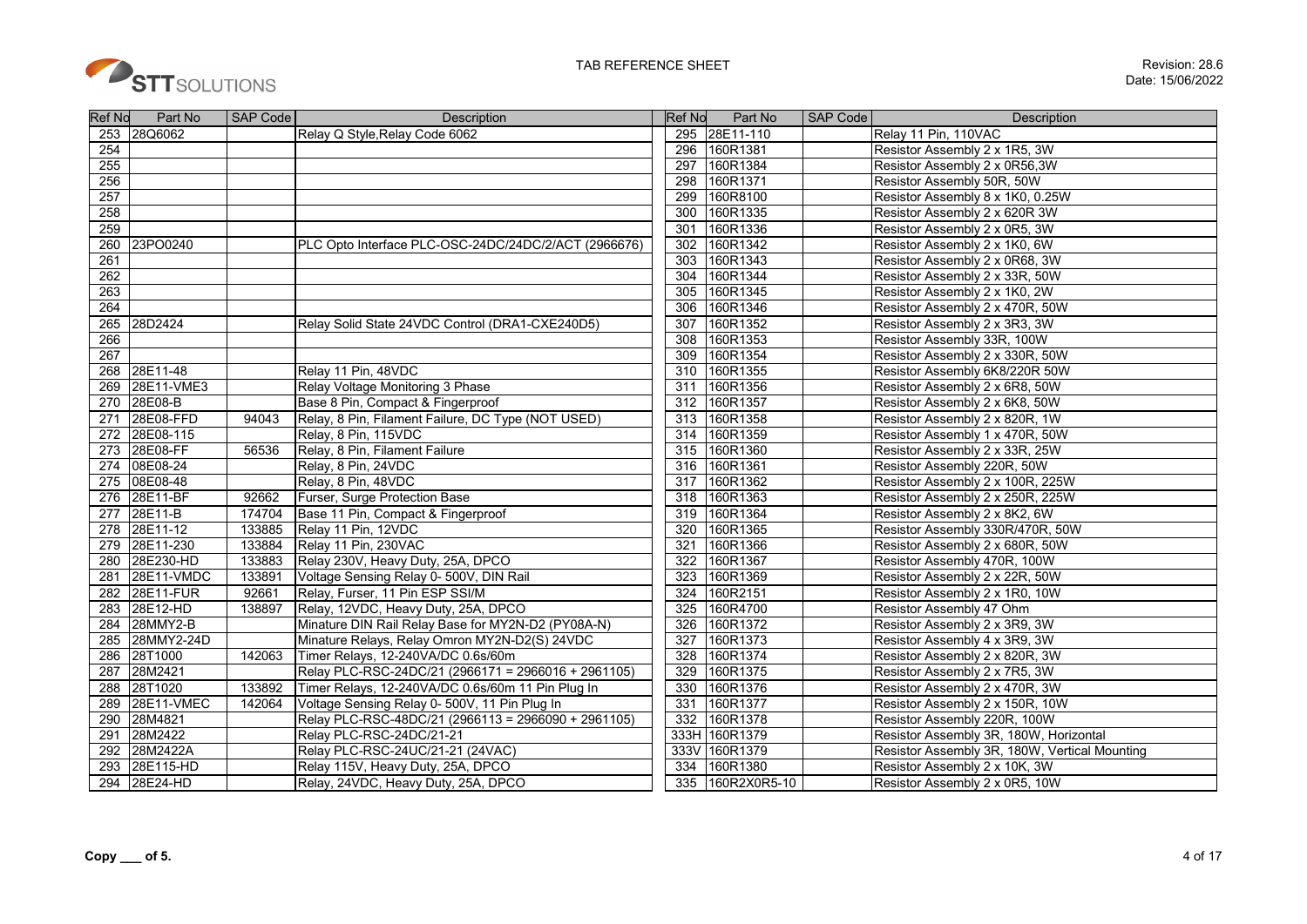

| <b>Ref No</b>    | Part No     | <b>SAP Code</b> | <b>Description</b>                                  | <b>Ref No</b> | Part No      | <b>SAP Code</b> | <b>Description</b>                              |
|------------------|-------------|-----------------|-----------------------------------------------------|---------------|--------------|-----------------|-------------------------------------------------|
| 336              | 160R12R0-30 |                 | Resistor Assembly 12R0, 30W                         |               | 378 160S1341 |                 | <b>STRC Enclosure Assembly</b>                  |
| 337              | 160R3R5-30  |                 | Resistor Assembly 3R5, 30W                          | 379           | 160S1347     |                 | S7 Bypass Counter Assembly                      |
| 338              | 160R1368    |                 | Resistor Assembly 2 x 1K0, 50W                      | 380           |              |                 |                                                 |
| 339              | 160R1370    |                 | Resistor Assembly 2 x 100R, 3W                      | 381           |              |                 |                                                 |
| 340              | 160T0200    |                 | <b>CAWS Unit Relay End</b>                          | 382           |              |                 |                                                 |
| 341              | 160T0210    |                 | <b>CAWS Unit Feed End</b>                           | 383           |              |                 |                                                 |
| 342              | 160T0211    |                 | <b>CAWS Unit Feed End Negative</b>                  | 384           |              |                 |                                                 |
| 343              | 160T2000    |                 | TFU I/P 110AC O/P 12VDC + Hardware                  | 385           |              |                 |                                                 |
| 344              | 160T2030    |                 | WSL TFU I/P 110AC O/P 12VDC                         | 386           |              |                 |                                                 |
| 345              | 160T2100    |                 | Track Resistor Assembly + Hardware                  | 387           |              |                 |                                                 |
| 346              | 29T3901     |                 | ATT-20 Shunt Mode 12.8kHz N451052-3901              | 388           |              |                 |                                                 |
| 347              | 29T3902     |                 | ATT-20 Shunt Mode 15.0KHz N451052-3902              | 389           |              |                 |                                                 |
|                  | 348 29T3903 |                 | ATT-20 Shunt Mode 20.0KHz N451052-3903              | 390           | 260A0128     |                 | <b>House Buzzers</b>                            |
| 349              | 29T5058     |                 | Signalling Equipment, Trackside, DIJD Unit 2/405058 | 391           |              |                 |                                                 |
| 350              | 160T0220    |                 | <b>CAWS Resistor\Transformer Unit</b>               | 392           |              |                 |                                                 |
| 351              | 29T5058F    |                 | <b>DIJD Filter Unit</b>                             | 393           |              |                 |                                                 |
| 352              | 160T2AR     |                 | CAWS Unit Ansaldo Tracks - Relay End                | 394           |              |                 |                                                 |
| 353              | 160T2AF     |                 | CAWS Unit Ansaldo Tracks - Feed End                 | 395           |              |                 |                                                 |
| 354              | 160T5M      |                 | <b>RC Unit 5 Minutes</b>                            | 396           |              |                 |                                                 |
| 355              | 160P0100    |                 | Points Assemblies, RN 2D Points Rectifier           | 397           |              |                 |                                                 |
| 356              | 160T2A-3R5  |                 | TFU Ansaldo Tracks - 3R5                            | 398           |              |                 |                                                 |
| 357              | 160T2A-12R  |                 | TFU Ansaldo Tracks - 12R                            | 399           |              |                 |                                                 |
| 358              |             |                 |                                                     | 400           | 18E1001      |                 | Contact Suppressor 100 Ohm + 0.1uF              |
| 359              |             |                 |                                                     | 401           | 18L0010      |                 | <b>Lightning Protector 36V Furse</b>            |
| 360              | 160C1100    |                 | Capacitor Assemblies, CT Capacitor                  | 402           | 18L24A       |                 | Electronic Surge Arrestor 24V 8A                |
| 361              | 160C1334    |                 | Capacitor Assembly, 2 x 1000uF, 63V                 | 403           | 18L0075      |                 | Surge Arrestor 50V Circuits                     |
| 362              |             |                 |                                                     | 404           | 18L0091      |                 | <b>Lightning Protector 60V Furse</b>            |
| 363              |             |                 |                                                     | 405           | 18L0101      |                 | Blue LA, US&S                                   |
| 364              |             |                 |                                                     | 406           | 18L0120      |                 | Surge Arrestor 120V Circuits                    |
| 365              | 160D0005    |                 | Diode Assembly 5 Way in 11 Pin Base                 | 407           | 18L0201      |                 | Red LA, US&S                                    |
| 366              | 160D2X70    |                 | Dual Diode Assembly - Flasher Unit                  | 408           | 18L0230      |                 | Surge Arrestor 230V Circuits                    |
| 367              |             |                 |                                                     | 409           | 18L2650      | 133900          | Surge Arrestor 650V Circuits 2 Pole             |
| 368              |             |                 |                                                     | 410           | 18L2000      |                 | <b>ESP CCTV/B Lightning Barrier</b>             |
| 369              |             |                 |                                                     | 411           | 18LRJ45      |                 | Surge Arrestor RJ45 (2882925)                   |
| 370              | 160S1310    |                 | FKN Assembly Type 1                                 | 412           | 18LCAT6      |                 | Surge Arrestor CAT6 (2881007)                   |
| 371              | 160S1311    |                 | FKN Assembly Type 2                                 | 413           |              |                 | Eurobalise Surge Protector DEHN BCO ML2 MVG 230 |
| 372              | 160S1312    |                 | Double FKN Assembly                                 | 414           |              |                 | Surge Arrestor 230V DP SY1C40XLED Type 2/3      |
| 373              | 160S1313    |                 | Double FKN Double Cut Assembly                      | 415           |              |                 |                                                 |
| 374              | 160S1330    |                 | <b>STRC Assembly</b>                                | 416           |              |                 |                                                 |
| 375              | 160S1331    |                 | <b>FKE/FKN Assembly</b>                             | 417           |              |                 |                                                 |
| $\overline{376}$ | 160S1337    |                 | Counter & Bypass Assembly                           | 418           |              |                 |                                                 |
| 377              | 160S1340    |                 | <b>RSER Assembly PLC Crossings</b>                  | 419           |              |                 |                                                 |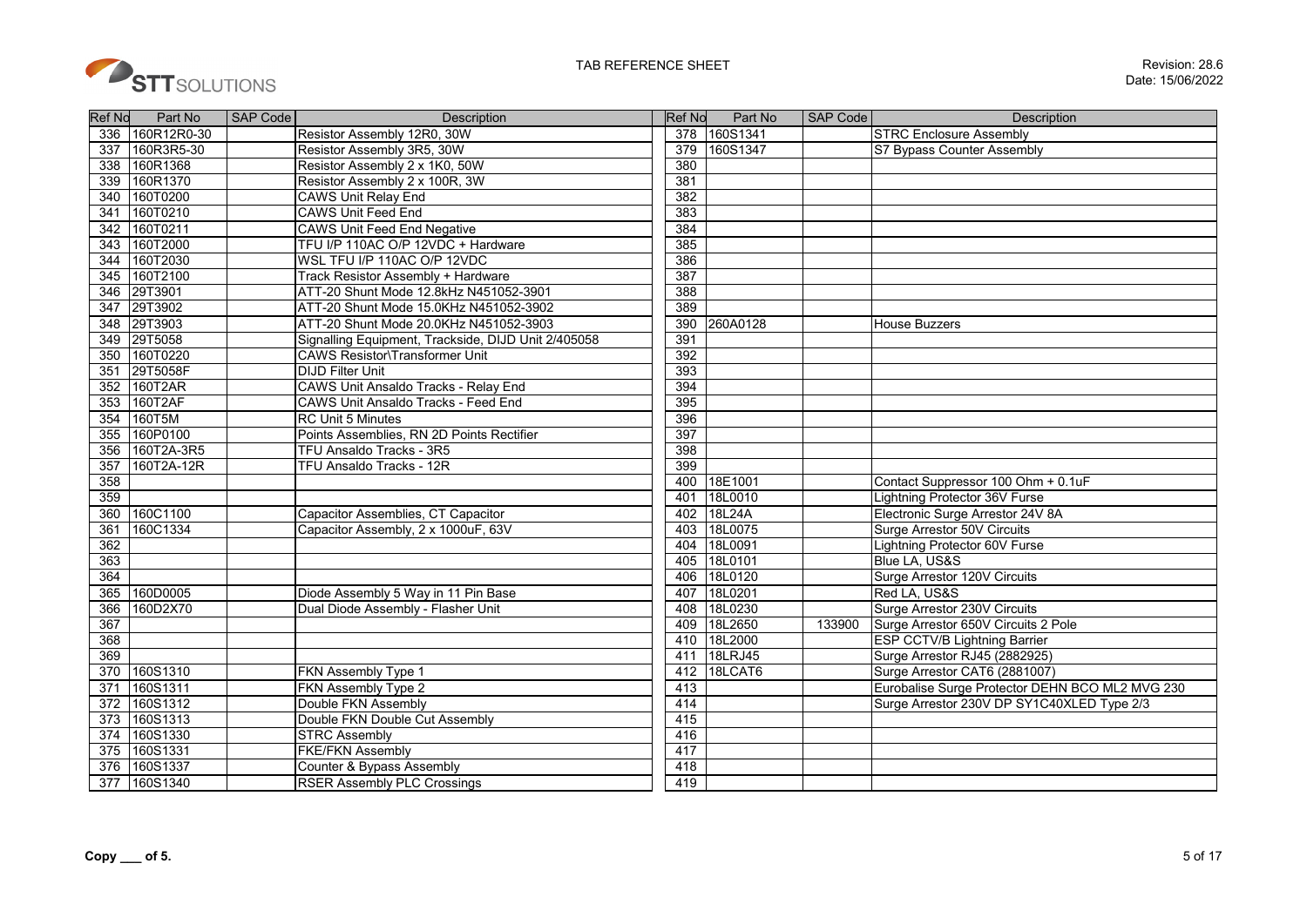

| <b>Ref No</b> | Part No           | SAP Code | <b>Description</b>                               | <b>Ref No</b> | Part No           | SAP Code | Description                                      |
|---------------|-------------------|----------|--------------------------------------------------|---------------|-------------------|----------|--------------------------------------------------|
| 420           | 160L0801          |          | LA Track Plate Assembly 1 Way                    |               | 462 14TVA-420-250 |          | Voltage Transducer 4-20mA 0-250VAC               |
| 421           | 160L0802          |          | LA Track Plate Assembly 2 Way                    | 463           | 14TVA-420-500     |          | Voltage Transducer 4-20mA 0-500VAC               |
| 422           | 160L0803          |          | LA Track Plate Assembly 3 Way                    | 464           |                   |          | Mercury Instruments Transformer 650-110VAC       |
| 423           | 160L0804          |          | LA Track Plate Assembly 4 Way                    | 465           | 14P5-250          |          | Current Transformer 5/250A DIN Rail              |
| 424           | 160L0805          |          | LA Track Plate Assembly 5 Way                    | 466           | 14L23250R         |          | Emergency Isolator 250A Red                      |
| 425           | 160L0806          |          | LA Track Plate Assembly 6 Way                    | 467           | 14LC250-3         |          | Changeover Switch 250A in Box                    |
| 426           | 160L0807          |          | LA Track Plate Assembly 7 Way                    | 468           |                   |          |                                                  |
| 427           | 160L0808          |          | LA Track Plate Assembly 8 Way                    | 469           |                   |          |                                                  |
| 428           |                   |          |                                                  | 470           | 14C30241026       |          | Contactor 11kW, 24VDC, 26A, 45A                  |
| 429           |                   |          |                                                  | 471           | 14C30241037       |          | Contactor 18.5kW, 24VDC, 37A, 60A                |
| 430           | 160E0110          |          | Floodlighting Control Panel - Interior           | 472           | 14C30241065       |          | Contactor 18.5kW, 24VDC, 65A, 80A                |
| 431           |                   |          |                                                  | 473           | 14C30241080       |          | Contactor, 22kW, 24VDC, 80A, 125A                |
| 432           |                   |          |                                                  | 474           | 14C30241115       |          | Contactor, 30kW, 24VDC, 115A, 200A               |
| 433           |                   |          |                                                  | 475           |                   |          |                                                  |
| 434           |                   |          |                                                  | 476           |                   |          |                                                  |
| 435           |                   |          |                                                  | 477           |                   |          |                                                  |
| 436           |                   |          |                                                  | 478           |                   |          |                                                  |
| 437           |                   |          |                                                  | 479           |                   |          |                                                  |
| 438           |                   |          |                                                  | 480           | 14C32300040       |          | Contactor 11kW, 230VAC, 40A, 60A                 |
| 439           |                   |          |                                                  | 481           | 14C32300050       |          | Contactor 15kW, 230VAC, 50A, 80A                 |
| 440           | 160A9990          |          | Sub Assembly, Pedestal Heater, 24VDC             | 482           | 14C32300080       |          | Contactor 22kW, 230VAC, 80A, 125A                |
| 441           | 160A9991          |          | Sub Assembly, Location Heater, 110VAC            | 483           | 14C32300115       |          | Contactor 30kW, 230VAC, 115A, 200A               |
| 442           | 160A9992          |          | Sub Assembly, Pedestal Heater, 50VDC             | 484           | 14C32300150       |          | Contactor 40kW, 230VAC, 150A                     |
| 443           | 160A1338          |          | Sub Assembly, Auxillary Indicator Panel Assembly | 485           | 14C32300250       |          | Contactor 3 Pole, 230VAC, 250A                   |
| 444           | 160A1339          |          | Sub Assembly, Supply Filter for PLC Crossings    | 486           |                   |          |                                                  |
| 445           | 160A1348          |          | Sub Assembly, Counter BK3 Interface Assembly     | 487           | 14C2F250          |          | Mechanical Interlock 250A Contactor              |
| 446           | 15H0100           |          | Cabinet Heater 230/120 VAC 100W                  | 488           | 14C24095          |          | Mechanical Interlock AC 11kW, 15kW and 22kW      |
| 447           | 15H0060           |          | Cabinet Heater 230/120 VAC 60W                   | 489           | 14C21150          |          | Mechanical Interlock for 30kW Contactor          |
| 448           | 15H0030           |          | Cabinet Heater 230/120 VAC 30W                   | 490           | 14C1022           |          | Aux. Contact Block 2xNO, 2 xNC (LADN 22)         |
| 449           | 15H0020           |          | Cabinet Heater 230/120 VAC 20W                   | 491           | 14C1031           |          | Aux. Contact Block 3xNO, 1 xNC                   |
| 450           |                   |          |                                                  | 492           | 114L4160          |          | Changeover Switch Assembly 160A 3 Pole           |
| 451           |                   |          |                                                  | 493           | 14LSS332          |          | Isolator 32A 3 Pole IP65                         |
| 452           |                   |          |                                                  | 494           | 14C3S250          |          | 3P Terminal Shroud 250A Contactor                |
| 453           |                   |          |                                                  | 495           | 14C3S80           |          | 3P Terminal Shroud 80A Contactor                 |
| 454           |                   |          |                                                  | 496           | 14C3S115          |          | 3P Terminal Shroud 115A Contactor                |
| 455           |                   |          |                                                  | 497           | 114LBS-125        |          | 125A 4 Pole Load Break Switch Unit               |
| 456           |                   |          |                                                  | 498           | 114L3100          | 133881   | Load Switch 100A, BS88, Front Op, DIN Rail Mtg   |
| 457           |                   |          |                                                  |               | 499 114L1316      |          | Load Switch 160A, BS88, Front Op, DIN Rail Mtg   |
| 458           |                   |          |                                                  | 500           | 114L3063          | 133880   | Load Switch 63A, BS88, Front Op, DIN Rail Mtg    |
| 459           |                   |          |                                                  | 501           | 14L2363R          |          | Load Switches, Emergency Isolator 63A            |
| 460           | 14TCA-420-50      |          | Current Transducer 4-20mA 50AAC                  | 502           | 14L4063           | 133894   | Load Switches, Changeover Switch 63A CO 63 IP53M |
|               | 461 14TVA-420-150 |          | Voltage Transducer 4-20mA 0-150VAC               |               | 503 14L4163       |          | Changeover Switch 3 Pole, 3 Position 63A KG64    |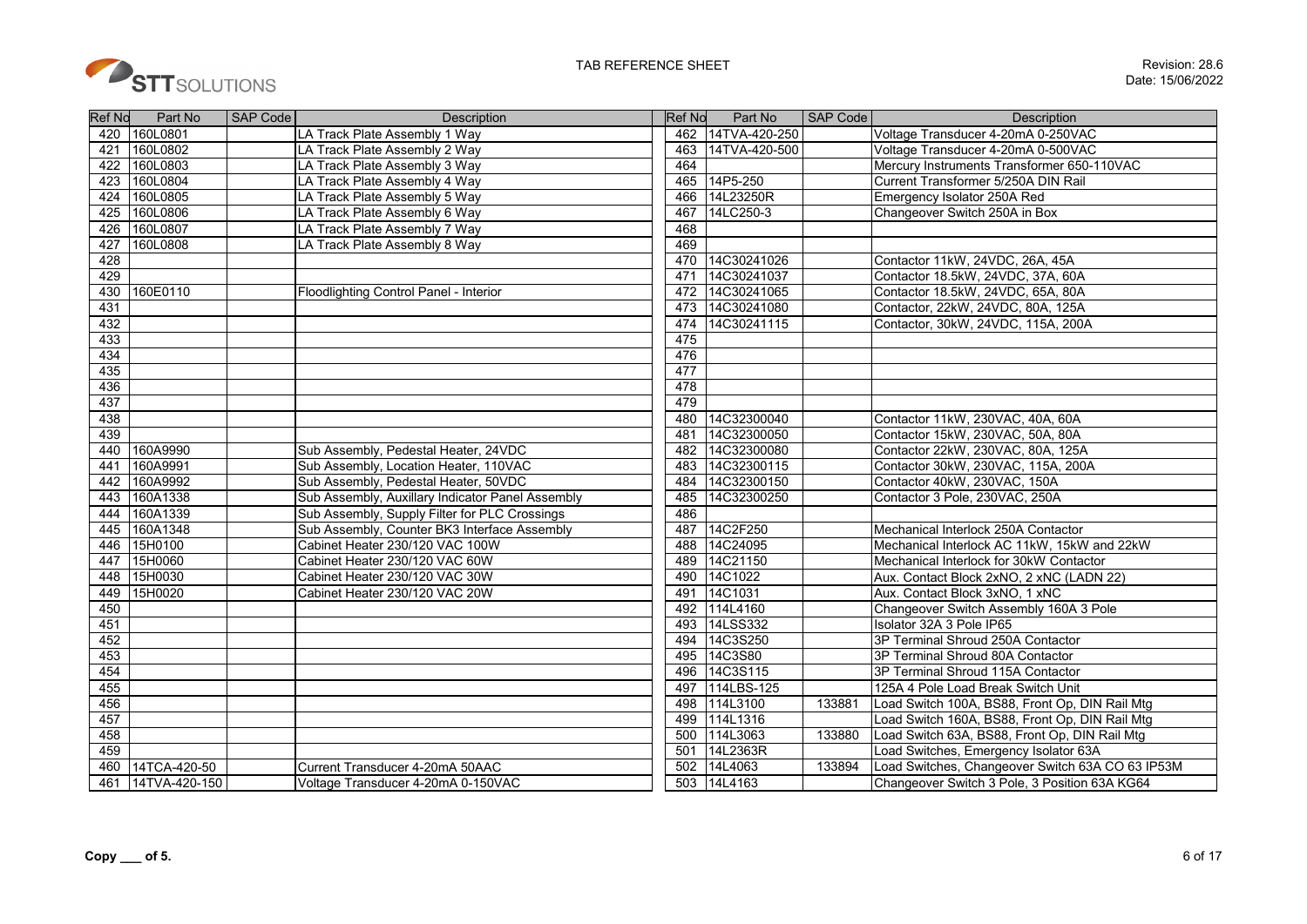

| <b>Ref No</b> | Part No         | SAP Code | Description                                      | <b>Ref No</b> | Part No       | SAP Code | Description                             |
|---------------|-----------------|----------|--------------------------------------------------|---------------|---------------|----------|-----------------------------------------|
|               | 504 14P0605     |          | Panel Meters, Current Transformer 5/60A DIN Rail | 546           |               |          |                                         |
| 505           | 14P7005         |          | Panel Meters. Ammeter, 5A Movement               | 547           |               |          |                                         |
| 506           | 14P7300         |          | Panel Meters, Voltmeter 300V, 72 x 72            | 548           |               |          |                                         |
| 507           | 15D0K6-160      |          | Distribution Block 3 Pole+N 160A 660V            | 549           |               |          |                                         |
| 508           | 15D1K0-125      |          | Distribution Block 1000V 125A                    |               | 550 29CSW5    |          | <b>Ethernet Switch 5 Port</b>           |
| 509           | 15A2063         |          | Appliance Inlet 230V, 2 Pole+E, 63A, Panel Mount | 551           | 29CDSLM       |          | Modem Industrial SHDSL (2313643)        |
| 510           | 15D1K0-250-1    |          | Distribution Block 250A 1kV 1 Pole               | 552           | <b>29CSW8</b> |          | Ethernet Switch 8 Port                  |
| 511           | 15D1K0-400      |          | Distribution Block 400A 1KV 4P                   | 553           |               |          |                                         |
|               | 512 15D04K-80-1 |          | Distribution Block 75mm 400V 80A                 | 554           |               |          |                                         |
| 513           | 14P96-230LE     |          | Multifunction Meter NEMO HDLe 230V               | 555           |               |          |                                         |
|               | 514 14P96-024   |          | Meter NEMO 96HD 24VDC                            | 556           |               |          |                                         |
| 515           | 14P96-024-83    |          | Meter NEMO 96HD 24VDC Modified to Read 83Hz      | 557           |               |          |                                         |
| 516           | 14P5-100        |          | Current Transformer 5/100A DIN Rail              | 558           |               |          |                                         |
| 517           | 14P5-200        |          | Current Transformer 5/200A DIN Rail              | 559           |               |          |                                         |
|               | 518 14L4102-1   |          | C\O Switch 100A, 2 Pos in Metal Box              |               | 560 15AH-3118 |          | Hydrostat Rittal SK3118.000             |
|               | 519 14L2320R    |          | Emergency Isolator 200A Red                      | 561           | 15AT-ET-NCNO  |          | Thermostat Dual NC + NO                 |
| 520           | 14S0101         |          | Panel, Contact, N/O, ZBE101                      | 562           |               |          |                                         |
| 521           | 14S0102         |          | Panel, Contact, N/C, ZBE102                      | 563           |               |          |                                         |
| 522           | 14S0111         |          | Panel, Contact, N/O + Base, ZB4-BZ101            | 564           |               |          |                                         |
| 523           | 14S0112         |          | Panel, Contact, N/C + Base, ZB4-BZ102            | 565           |               |          |                                         |
| 524           | 14S0226         |          | Panel, Padlockable Cap                           | 566           |               |          |                                         |
| 525           | 14S2200         | 130482   | Panel, Black Flush Pushbutton, ZB4-BA2           | 567           |               |          |                                         |
| 526           | 14S2201         | 130467   | Panel, Black Rotary 2 Pos Stay, ZB4-BD2          | 568           |               |          |                                         |
| 527           | 14S2202         |          | Panel, Keyswitch 2 Pos, Out LH, ZB4-BG2          | 569           |               |          |                                         |
| 528           | 14S2203         |          | Panel, Keyswitch 2 Pos, Out L&R, ZB4-BG4         | 570           | 160B1000      |          | Splitter Box 125A 3 Phase & Neutral     |
| 529           | 14S2204         |          | Panel, Black Booted Push Button, ZB4-BP2         | 571           | 160B1440      |          | Splitter Box 400A 4 Pole                |
| 530           | 14S2205         |          | Panel, Black Rotary 2 Pos Return, ZB4-BD4        | 572           |               |          |                                         |
| 531           | 14S2206         |          | Panel, Keyswitch 2 Pos, 2 Pos RTN L, ZB4-BG6     | 573           |               |          |                                         |
| 532           | 14S2207         |          | Panel, Black Mushroom Head Pushbutton ZB4-BC2    | 574           |               |          |                                         |
| 533           | 14S2300         |          | Panel, Black Rotary 3 Pos Stay, ZB4-BD3          | 575           |               |          |                                         |
| 534           | 14S2301         |          | Panel, Keyswitch 3 Pos, Out Ctr, ZB4-BG3         | 576           |               |          |                                         |
| 535           | 14S2302         | 130480   | Panel, Black Rotary 3 Pos Rtn Ctr, ZB4-BD5       | 577           |               |          |                                         |
| 536           | 14S2303         | 123833   | Panel, Keyswitch 3 Pos, Out L&R, ZB4-BG5         | 578           |               |          |                                         |
| 537           | 14S2304         |          | Panel, Keyswitch 3 Pos Out L, ZB4-BG9            | 579           |               |          |                                         |
| 538           |                 |          |                                                  | 580           |               |          | Bender W60 Current Transformer          |
| 539           |                 |          |                                                  | 581           |               |          | Bender RK170 Transducer                 |
| 540           |                 |          |                                                  | 582           |               |          | GFC Monitoring Relay RCM Serie 470      |
| 541           |                 |          |                                                  | 583           |               |          | Earth Leakage Detector ELDACDC-Auto     |
| 542           |                 |          |                                                  | 584           |               |          | Earth Leakage Detector ESM1-A AC Supply |
| 543           |                 |          |                                                  | 585           |               |          | Earth Leakage Detector ESM1-B DC Supply |
| 544           |                 |          |                                                  | 586           |               |          | Repeater Unit 5114A Battery Monitor     |
| 545           |                 |          |                                                  | 587           |               |          |                                         |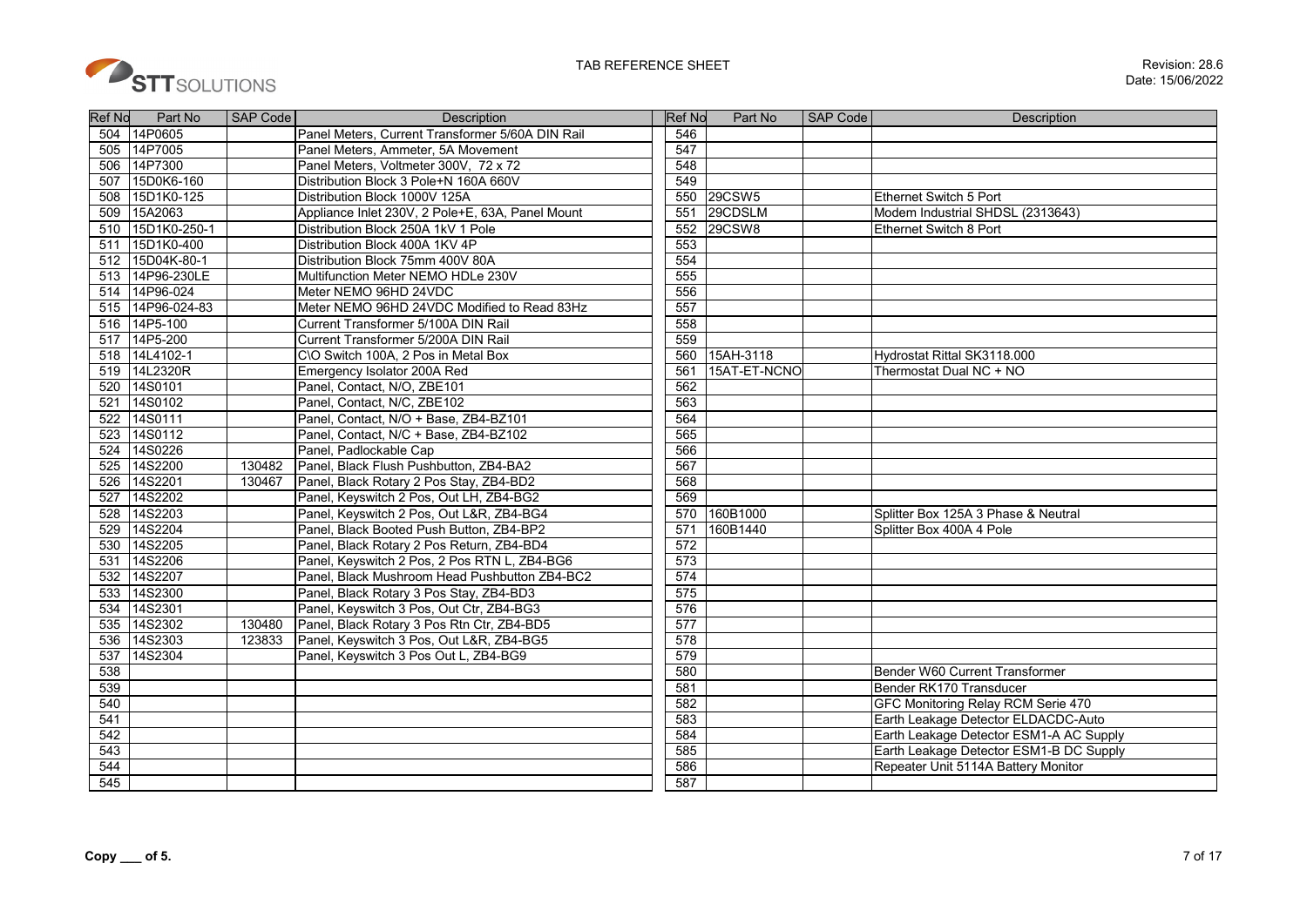

| <b>Ref No</b> | Part No     | <b>SAP Code</b> | <b>Description</b>                                 | <b>Ref No</b> | Part No       | <b>SAP Code</b> | <b>Description</b>                                  |
|---------------|-------------|-----------------|----------------------------------------------------|---------------|---------------|-----------------|-----------------------------------------------------|
| 588           |             |                 |                                                    | 630           |               |                 |                                                     |
| 589           |             |                 |                                                    | 631           |               |                 |                                                     |
| 590           |             |                 |                                                    | 632           |               |                 |                                                     |
| 591           |             |                 |                                                    | 633           |               |                 |                                                     |
| 592           |             |                 |                                                    | 634           |               |                 |                                                     |
| 593           |             |                 |                                                    | 635           |               |                 |                                                     |
| 594           |             |                 |                                                    | 636           |               |                 |                                                     |
| 595           |             |                 |                                                    | 637           |               |                 |                                                     |
| 596           |             |                 |                                                    | 638           |               |                 |                                                     |
| 597           |             |                 |                                                    | 639           |               |                 |                                                     |
| 598           |             |                 |                                                    | 640           | 27L065FY      | 132354          | LED, Yellow Fresnel Lens, 5mm                       |
| 599           |             |                 |                                                    | 641           | 27L1412DY     |                 | LED, Yellow 14mm 12VDC, Satin Chrome                |
| 600           | 27L065FG    | 132353          | LED, Green Fresnel Lens, 5mm                       | 642           | 27L22S230AY   |                 | LED, Yellow, 22mm 230VAC Super Bright, Satin Chrome |
| 601           | 27L1412DG   |                 | LED, Green 14mm 12VDC, Satin Chrome                |               | 643 27L2224DY | 125660          | LED, Yellow 24DC 22Ø, Super Bright, Satin Chrome    |
| 602           | 27L22S230AG |                 | LED, Green 22mm 230VAC Super Bright, Satin Chrome  | 644           | 27L22110AY    |                 | LED, Yellow 22mm 110VAC, Satin Chrome               |
| 603           | 27L2224DG   | 125661          | LED, Green 24DC 22Ø, Super Bright, Satin Chrome    | 645           |               |                 |                                                     |
| 604           | 27L22110ASG |                 | LED, Green 22mm 110VAC, Super Bright, Satin Chrome | 646           |               |                 |                                                     |
| 605           |             |                 |                                                    | 647           |               |                 |                                                     |
| 606           |             |                 |                                                    | 648           | 27L22S12DY    | 123837          | LED, Yellow 22mm 12VDC, Super Bright, Satin Chrome  |
| 607           |             |                 |                                                    | 649           |               |                 |                                                     |
| 608           | 27L22S12DG  | 123835          | LED, Green 22mm 12VDC, Super Bright, Satin Chrome  | 650           |               |                 |                                                     |
| 609           |             |                 |                                                    | 651           |               |                 |                                                     |
| 610           |             |                 |                                                    | 652           |               |                 |                                                     |
| 611           |             |                 |                                                    | 653           |               |                 |                                                     |
| 612           |             |                 |                                                    | 654           |               |                 |                                                     |
| 613           |             |                 |                                                    | 655           |               |                 |                                                     |
| 614           |             |                 |                                                    | 656           |               |                 |                                                     |
| 615           |             |                 |                                                    | 657           |               |                 |                                                     |
| 616           |             |                 |                                                    | 658           |               |                 |                                                     |
| 617           |             |                 |                                                    | 659           |               |                 |                                                     |
| 618           |             |                 |                                                    | 660           |               |                 | Atlas Cardfile Rack                                 |
| 619           |             |                 |                                                    | 661           |               |                 | <b>Field Terminal Rails</b>                         |
| 620           | 27L065FR    | 132352          | LED, Red Fresnel Lens, 5mm                         | 662           |               |                 | Mini-Logger                                         |
| 621           | 27L1412DR   |                 | LED, Red 14mm 12VDC, Satin Chrome                  | 663           |               |                 | Field Terminal Rails(Fused type)(Analogue)          |
| 622           | 27L22S230AR |                 | LED, Red 22mm 230VAC Super Bright, Satin Chrome    | 664           |               |                 |                                                     |
| 623           | 27L2224DR   | 125662          | LED, Red 24DC 22Ø, Super Bright, Satin Chrome      | 665           |               |                 |                                                     |
| 624           | 27L22110AR  |                 | LED, Red 22mm 110VAC, Satin Chrome                 | 666           |               |                 |                                                     |
| 625           |             |                 |                                                    | 667           |               |                 |                                                     |
| 626           |             |                 |                                                    | 668           |               |                 |                                                     |
| 627           |             |                 |                                                    | 669           |               |                 |                                                     |
| 628           | 27L22S12DR  | 130491          | LED, Red 22mm 12VDC, Super Bright, Satin Chrome    | 670           | 97S0530       |                 | Security Devices, Buzzer 2 Tone 5 - 30V             |
| 629           |             |                 |                                                    |               | 671 97S1530   |                 | Security Devices, Buzzer Multi-Tone 15-30VDC        |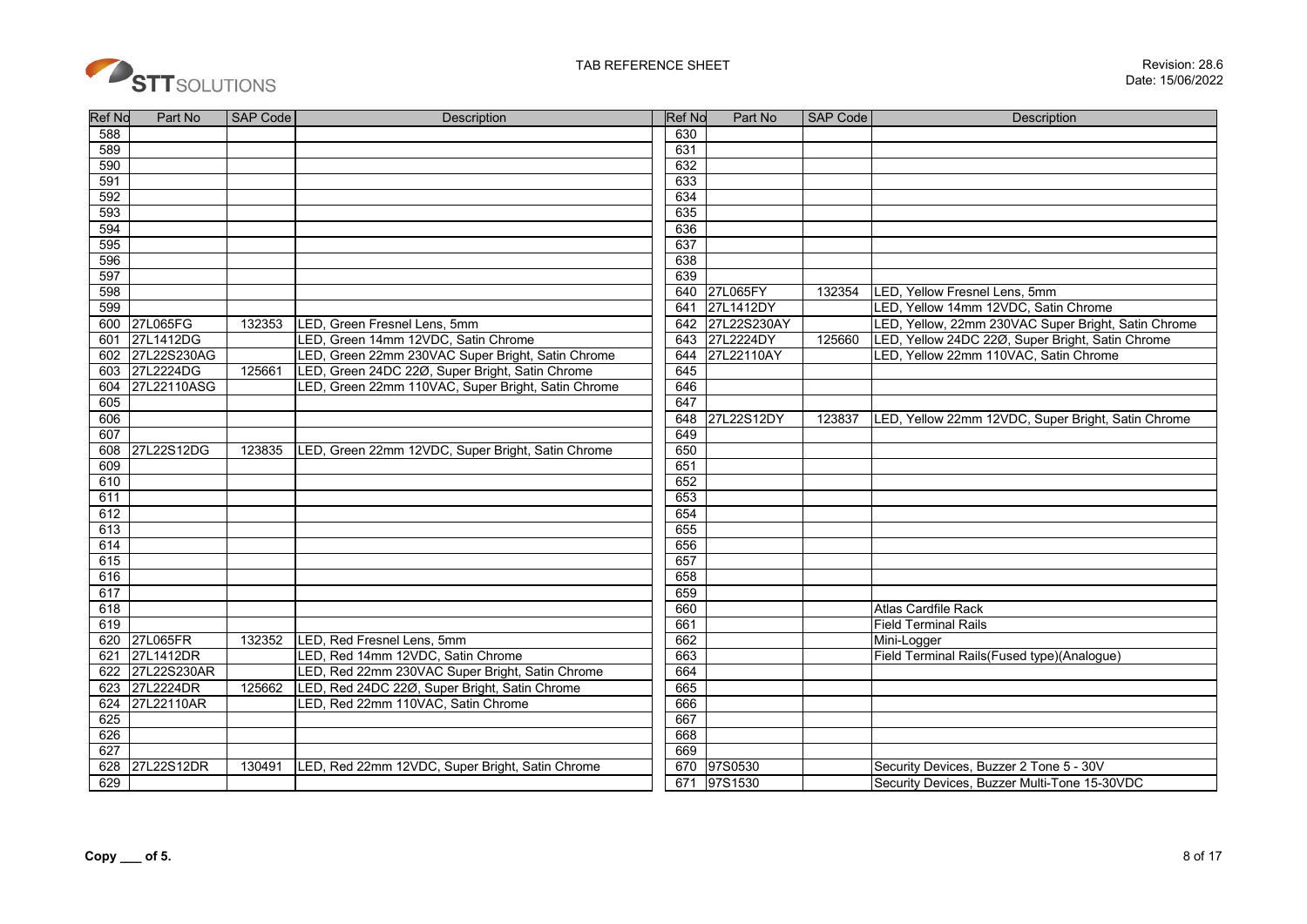

| Ref No      | Part No | <b>SAP Code</b> | Description                                | <b>Ref No</b> | Part No      | <b>SAP Code</b> | <b>Description</b>                     |
|-------------|---------|-----------------|--------------------------------------------|---------------|--------------|-----------------|----------------------------------------|
| 672         |         |                 |                                            | 714           |              |                 |                                        |
| 673         |         |                 |                                            | 715           |              |                 |                                        |
| 674         |         |                 |                                            | 716           |              |                 |                                        |
| 675         |         |                 |                                            | 717           |              |                 |                                        |
| 676         |         |                 |                                            | 718           |              |                 |                                        |
| 677         |         |                 |                                            | 719           |              |                 |                                        |
| 678         |         |                 |                                            | 720           | 18DDL-CP     |                 | Dummy Load Circuit Protection Assembly |
| 679         |         |                 |                                            | 721           |              |                 |                                        |
| 680         |         |                 |                                            | 722           |              |                 |                                        |
| 681         |         |                 |                                            | 723           |              |                 |                                        |
| 682         |         |                 |                                            | 724           |              |                 |                                        |
| 683         |         |                 |                                            | 725           |              |                 |                                        |
| 684         |         |                 |                                            | 726           |              |                 |                                        |
| 685         |         |                 |                                            | 727           |              |                 |                                        |
| 686         |         |                 |                                            | 728           |              |                 |                                        |
| 687         |         |                 |                                            | 729           |              |                 |                                        |
| 688         |         |                 |                                            | 730           | 29TRFU       | 65889           | <b>Flasher Unit</b>                    |
| 689         |         |                 |                                            | 731           |              |                 |                                        |
| 690         |         |                 |                                            | 732           |              |                 |                                        |
| 691         |         |                 |                                            | 733           |              |                 |                                        |
| 692         |         |                 |                                            | 734           |              |                 |                                        |
| 693         |         |                 |                                            | 735           |              |                 |                                        |
| 694         |         |                 |                                            | 736           |              |                 |                                        |
| 695         |         |                 |                                            | 737           |              |                 |                                        |
| 696         |         |                 |                                            | 738           |              |                 |                                        |
| 697         |         |                 |                                            | 739           |              |                 |                                        |
| 698         |         |                 |                                            | 740           |              |                 |                                        |
| 699         |         |                 |                                            | 741           |              |                 |                                        |
| 700 23P1013 |         |                 | Logo PLC Controller 24VDC (Relay Outputs)  | 742           |              |                 |                                        |
| 701         | 23P1000 |                 | Logo 24V Digital Expansion Module          | 743           |              |                 |                                        |
| 702         | 23P1023 |                 | Logo PLC Controller 110VAC (Relay Outputs) | 744           |              |                 |                                        |
| 703         | 23P2880 |                 | Jetters Nano-B PLC                         | 745           |              |                 |                                        |
| 704         | 23P2881 |                 | Jetters Nano-B Expansion Module            | 746           |              |                 |                                        |
| 705         |         |                 |                                            | 747           |              |                 |                                        |
| 706         |         |                 |                                            | 748           |              |                 |                                        |
| 707         |         |                 |                                            | 749           |              |                 |                                        |
| 708         |         |                 |                                            | 750           | 160R1-200K   |                 | Resistor Assembly 100k/200k 0.25W      |
| 709         |         |                 |                                            | 751           | 160R2X27R-50 |                 | Resistor Assembly 2 x 27R, 50W         |
| 710         |         |                 |                                            | 752           |              |                 |                                        |
| 711         |         |                 |                                            | 753           |              |                 |                                        |
| 712         |         |                 |                                            | 754           |              |                 |                                        |
| 713         |         |                 |                                            | 755           |              |                 |                                        |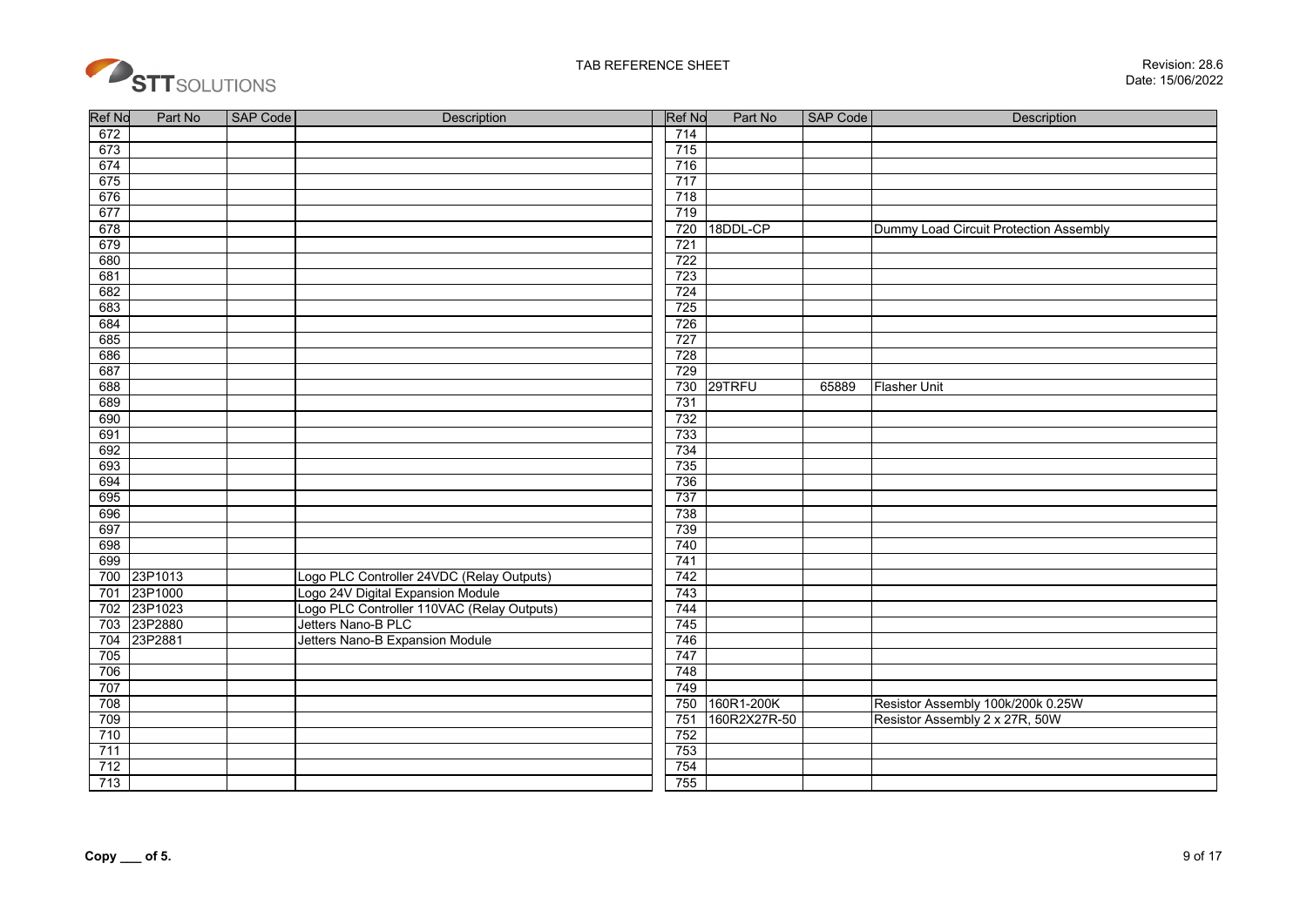

| Ref No | Part No    | <b>SAP Code</b> | <b>Description</b>                    | <b>Ref No</b> | Part No       | <b>SAP Code</b> | Description                            |
|--------|------------|-----------------|---------------------------------------|---------------|---------------|-----------------|----------------------------------------|
| 756    |            |                 |                                       | 798           |               |                 |                                        |
| 757    |            |                 |                                       | 799           |               |                 |                                        |
| 758    |            |                 |                                       | 800           |               |                 | Axle Counter, Power Supply 60V to 100V |
| 759    |            |                 |                                       | 801           |               |                 | Axle Counter, ISDN\V24 Converter       |
| 760    |            |                 |                                       | 802           |               |                 | Axle Counter, PDCU Unit                |
| 761    |            |                 |                                       | 803           |               |                 | Axle Counter, Rack 10 Slot             |
| 762    |            |                 |                                       | 804           |               |                 | Axle Counter, Rack 26 Slot             |
| 763    |            |                 |                                       | 805           |               |                 | Axle Counter, Rack 42 Slot             |
| 764    |            |                 |                                       | 806           | 14SCRR        |                 | Axle Counter CRR Push Button Set       |
| 765    |            |                 |                                       | 807           |               |                 |                                        |
| 766    |            |                 |                                       | 808           |               |                 |                                        |
| 767    |            |                 |                                       | 809           |               |                 |                                        |
| 768    |            |                 |                                       | 810           |               |                 |                                        |
| 769    |            |                 |                                       | 811           |               |                 |                                        |
| 770    | 75P19LED   |                 | <b>CCTV Monitor LED 2 x BNC Input</b> | 812           |               |                 |                                        |
| 771    | 75P0201    | 133534          | Video Switch                          | 813           |               |                 |                                        |
| 772    |            |                 | PTZ Interface Box                     | 814           |               |                 |                                        |
| 773    |            |                 |                                       | 815           |               |                 |                                        |
| 774    |            |                 |                                       | 816           |               |                 |                                        |
| 775    |            |                 |                                       | 817           |               |                 |                                        |
| 776    |            |                 |                                       | 818           |               |                 |                                        |
| 777    |            |                 |                                       | 819           |               |                 |                                        |
| 778    |            |                 |                                       | 820           | 77IT-NUC7CJYH |                 | NUC7CJYH, 4GB, 128GB SSD, Win10IOT     |
| 779    |            |                 |                                       | 821           |               |                 |                                        |
| 780    |            |                 |                                       | 822           |               |                 |                                        |
| 781    |            |                 |                                       | 823           |               |                 |                                        |
| 782    |            |                 |                                       | 824           |               |                 |                                        |
| 783    |            |                 |                                       | 825           |               |                 |                                        |
| 784    |            |                 |                                       | 826           |               |                 |                                        |
| 785    |            |                 |                                       | 827           |               |                 |                                        |
| 786    |            |                 |                                       | 828           |               |                 |                                        |
| 787    |            |                 |                                       | 829           |               |                 |                                        |
| 788    |            |                 |                                       | 830           | 77IT-BTM17    |                 | Touchscreen Metal 17"                  |
| 789    |            |                 |                                       | 831           |               |                 |                                        |
| 790    | 15EARJ45-1 |                 | RJ45 Outlet with Pattres              | 832           |               |                 |                                        |
| 791    |            |                 |                                       | 833           |               |                 |                                        |
| 792    |            |                 |                                       | 834           |               |                 |                                        |
| 793    |            |                 |                                       | 835           |               |                 |                                        |
| 794    |            |                 |                                       | 836           |               |                 |                                        |
| 795    |            |                 |                                       | 837           |               |                 |                                        |
| 796    |            |                 |                                       | 838           |               |                 |                                        |
| 797    |            |                 |                                       | 839           |               |                 |                                        |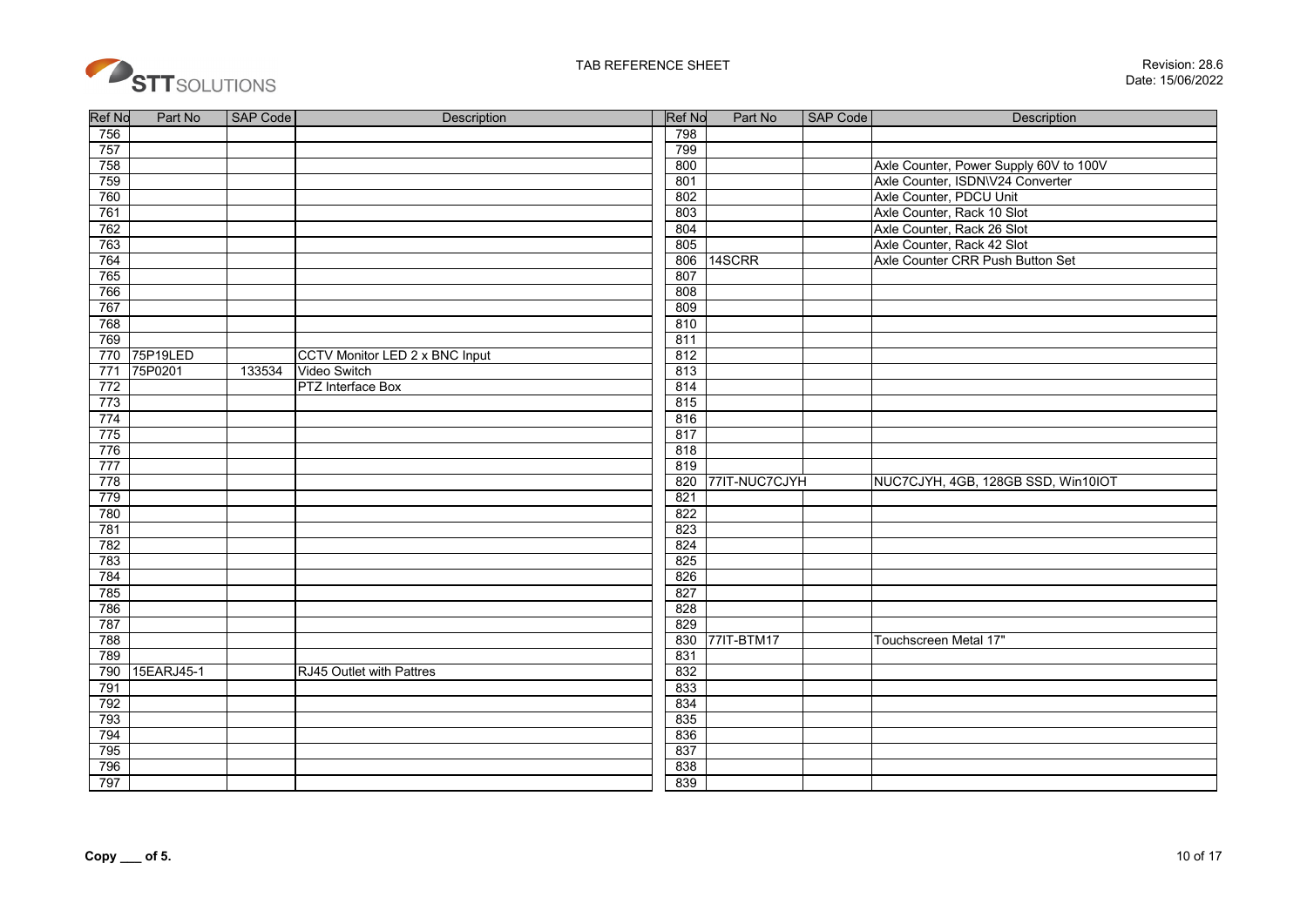

| <b>Ref No</b> | Part No     | <b>SAP Code</b> | <b>Description</b>                    | <b>Ref No</b> | Part No     | <b>SAP Code</b> | <b>Description</b>                            |
|---------------|-------------|-----------------|---------------------------------------|---------------|-------------|-----------------|-----------------------------------------------|
| 840           |             |                 |                                       | 882           |             |                 |                                               |
| 841           |             |                 |                                       | 883           |             |                 |                                               |
| 842           |             |                 |                                       | 884           |             |                 |                                               |
| 843           |             |                 |                                       | 885           |             |                 |                                               |
| 844           |             |                 |                                       | 886           |             |                 |                                               |
| 845           |             |                 |                                       | 887           |             |                 |                                               |
| 846           |             |                 |                                       | 888           |             |                 |                                               |
| 847           |             |                 |                                       | 889           |             |                 |                                               |
| 848           |             |                 |                                       | 890           |             |                 |                                               |
| 849           |             |                 |                                       | 891           |             |                 |                                               |
| 850           | 15EASS13DM  |                 | Switched Socket 13A Double Pole Metal | 892           |             |                 |                                               |
| 851           |             |                 |                                       | 893           |             |                 |                                               |
| 852           |             |                 |                                       | 894           |             |                 |                                               |
| 853           |             |                 |                                       | 895           |             |                 |                                               |
| 854           |             |                 |                                       | 896           |             |                 |                                               |
| 855           | 15EASN13-NP |                 | Spur 13A Fused Non Switched Neon      | 897           |             |                 |                                               |
| 856           |             |                 |                                       | 898           |             |                 |                                               |
| 857           |             |                 |                                       | 899           |             |                 |                                               |
| 858           |             |                 |                                       | 900           |             |                 |                                               |
| 859           |             |                 |                                       | 901           | 28U0702     | 55281           | US&S Relays, PN150B N322500-702 Ref 1         |
| 860           |             |                 |                                       | 902           | 28U4701     | 55340           | US&S Relays, PN250B N322554-701 Ref 2         |
| 861           |             |                 |                                       | 903           | 28U5251     |                 | US&S Relays, PN150BM N322525-001 Ref 3        |
| 862           |             |                 |                                       | 904           | 28U6701     | 552885          | US&S Relays, PP151 N322516-701 Ref 4          |
| 863           |             |                 |                                       | 905           | 28U5813     |                 | US&S Relays, PV250AC Vane N342555-813 Ref 5   |
| 864           |             |                 |                                       | 906           | 28U2801     |                 | US&S Relays, PN150BL N322528-901 Ref 6        |
| 865           |             |                 |                                       | 907           |             |                 |                                               |
| 866           |             |                 |                                       |               | 908 28U0302 |                 | US&S Relays, PN150T N322523-302 Ref 8         |
| 867           |             |                 |                                       | 909           | 28U0305     |                 | US&S Relays, PN150T N322523-305 Ref 9         |
| 868           |             |                 |                                       |               | 910 28U8703 |                 | US&S Relays, PN150P N322508-703               |
| 869           |             |                 |                                       | 911           | 28U7122     |                 | <b>US&amp;S Relays, KP Relay</b>              |
| 870           |             |                 |                                       | 912           |             |                 |                                               |
| 871           |             |                 |                                       |               | 913 28U0705 |                 | US&S Relays, PN150B N322500-705 Ref 13        |
| 872           |             |                 |                                       | 914           | 28U4702     |                 | US&S Relays, PN250B N322554-702 Ref 14        |
| 873           |             |                 |                                       |               | 915 28U5602 |                 | US&S Relays, PC250TR N322556-002 Ref 15 75CTR |
| 874           |             |                 |                                       |               | 916 28U7701 |                 | US&S Relays, PP151 N322507-701 Ref 16         |
| 875           |             |                 |                                       | 917           | 28U1008     |                 | US&S Relays, PN150BH N322511-008 Ref 17       |
| 876           |             |                 |                                       | 918           |             |                 |                                               |
| 877           |             |                 |                                       | 919           | 28U5001     |                 | US&S Relays, PV250 N322555-001 Ref 19         |
| 878           |             |                 |                                       | 920           |             |                 |                                               |
| 879           |             |                 |                                       | 921           |             |                 |                                               |
| 880           |             |                 |                                       | 922           |             |                 |                                               |
| 881           |             |                 |                                       | 923           |             |                 |                                               |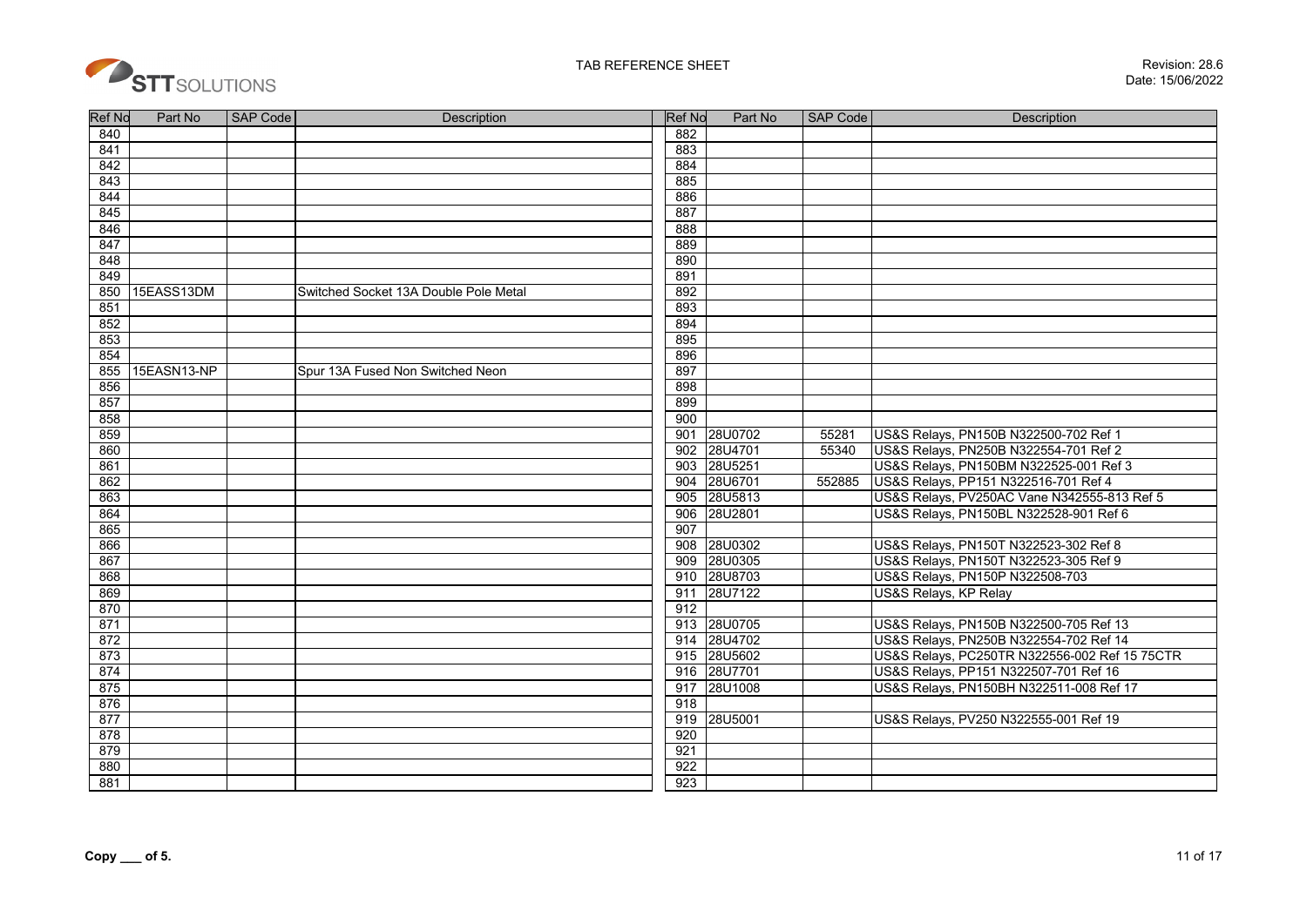

| <b>Ref No</b> | Part No | <b>SAP Code</b> | Description                                       | <b>Ref No</b> | Part No        | SAP Code | Description                                       |
|---------------|---------|-----------------|---------------------------------------------------|---------------|----------------|----------|---------------------------------------------------|
| 924           |         |                 |                                                   | 966           | 28K5101        |          | Keyswitch Relays, Base 50V, 10K Ohms              |
| 925           | 28U1701 |                 | US&S Relays, PN150BTR N322501-701 Ref 25          | 967           |                |          |                                                   |
| 926           | 28U1009 |                 | US&S Relays, PN150BH N322511-009 Ref 26           | 968           |                |          |                                                   |
| 927           | 28U3702 |                 | US&S Relays, PN150BSR N322503-702 Ref 27          | 969           |                |          |                                                   |
| 928           |         |                 |                                                   | 970           |                |          |                                                   |
| 929           | 28U0701 |                 | US&S Relays, PN150B N322500-701 Ref 29            | 971           |                |          |                                                   |
| 930           | 28U5702 |                 | US&S Relays, PN150HD N322505-702 Ref 30           | 972           |                |          |                                                   |
| 931           | 28U5601 |                 | US&S Relays, PC250TR N322556-001 Ref 31 180CTR    | 973           |                |          |                                                   |
| 932           | 28U5603 |                 | US&S Relays, PC250TR N322556-003 Ref 32 120CTR    | 974           |                |          |                                                   |
| 933           | 28U5609 |                 | US&S Relays, PC250TR N322556-009 Ref 33 270CTR    | 975           | 23P8010        |          | Current Transducer, LEM PCM 10P                   |
| 934           | 28U5622 |                 | US&S Relays, PC250TR N322556-022 Ref 34 420CTR    | 976           | 23P8030        |          | Current Transducer, LEM PCM 30P                   |
| 935           | 28U5621 |                 | US&S Relays, PC250TR N322556-021 Ref 35 50CTR     | 977           | 23P8030-1      |          | Current Transducer, LEM PCM 30P/SP1               |
| 936           | 28U5912 |                 | US&S Relays, PC250P N322559-012 Ref 36            | 978           | 23P8030-2      |          | Current Transducer, LEM PCM 30P/SP2               |
| 937           | 28U5607 |                 | US&S Relays, PC250TR N322556-007 Ref 37 180CTR    | 979           | <b>23P8421</b> |          | <b>Deleted duplicated on REF 460</b>              |
| 938           |         |                 |                                                   | 980           | 23P8422        |          | Transducer LEMDK200B420                           |
| 939           |         |                 |                                                   | 981           |                |          |                                                   |
| 940           |         |                 |                                                   | 982           | 23P8-X1361AD   |          | Current Transducer, Rowe Hankins, NIC X1361AD-001 |
| 941           |         |                 |                                                   | 983           | 23P8-R1361BE   |          | Current Transducer, Rowe Hankins, NIC R1361BE-001 |
| 942           |         |                 |                                                   | 984           |                |          |                                                   |
| 943           | 28U1001 |                 | US&S Relays, PN150BH N322511-001 Ref 343          | 985           |                |          |                                                   |
| 944           | 28U1004 |                 | US&S Relays, PN150BH N322511-004 Ref              | 986           |                |          |                                                   |
| 945           | 28U2501 | 67721           | US&S Relays, Relay PN150EVT (Ref 8/9 Replacement) | 987           |                |          |                                                   |
| 946           | 28U3305 |                 | US&S Relays, PN503-305                            | 988           |                |          |                                                   |
| 947           | 28U5814 |                 | US&S Relays, PV250AC Vane N342555-814             | 989           |                |          |                                                   |
| 948           |         |                 |                                                   | 990           | 18DS802PV-100  |          | MCB 2 Pole 100A Battery Protection                |
| 949           |         |                 |                                                   | 991           |                |          |                                                   |
| 950           | 28C5628 | 95105           | Electronic Code Transmitter, 180CPM LV N40105628  | 992           | 18DS800-AA     |          | MCB Auxillary Contact for REF 721                 |
| 951           | 28C5629 | 95104           | Electronic Code Transmitter. 120CPM LV N40105629  | 993           |                |          |                                                   |
| 952           |         |                 |                                                   | 994           |                |          |                                                   |
| 953           |         |                 |                                                   | 995           |                |          |                                                   |
| 954           |         |                 |                                                   | 996           |                |          |                                                   |
| 955           | 28C5627 | 95108           | Electronic Code Transmitter, 50CPM LV N40105627   | 997           |                |          |                                                   |
| 956           | 28C5623 | 95120           | Electronic Code Transmitter, 50CPM HV CE Marked   | 998           |                |          |                                                   |
| 957           | 28C5624 | 95122           | Electronic Code Transmitter, 120CPM HV CE Marked  | 999           |                |          |                                                   |
| 958           | 28C5625 | 95121           | Electronic Code Transmitter, 180CPM HV CE Marked  |               | 1000 18DC102   |          | Consumer Unit 2 Way                               |
| 959           |         |                 |                                                   |               | 1001 18DC104   |          | Consumer Unit 4 Wav                               |
| 960           | 28K1210 |                 | Keyswitch Relays, Relay 12V, 100 Ohms             |               | 1002 18DC106   |          | Consumer Unit 6 Way                               |
| 961           | 28K1211 |                 | Keyswitch Relays, Base 12V, 100 Ohms              |               | 1003 18DC108   |          | Consumer Unit 8 Way                               |
| 962           | 28K3003 |                 | Keyswitch Relays, Relay P3EL003AW                 |               | 1004 18DC109   |          | Consumer Unit 9 Way                               |
| 963           | 28K5020 |                 | Keyswitch Relays, Relay 50V, 2000 Ohms            |               | 1005 18DC112   |          | Consumer Unit 12 Way                              |
| 964           | 28K5021 |                 | Keyswitch Relays, Base 50V, 2000 Ohms             |               | 1006 18DC113   |          | Consumer Unit 13 Way                              |
| 965           | 28K5100 |                 | Keyswitch Relays, Relay 50V, 10K Ohms             |               | 1007 18DC118   |          | Consumer Unit 18 Way                              |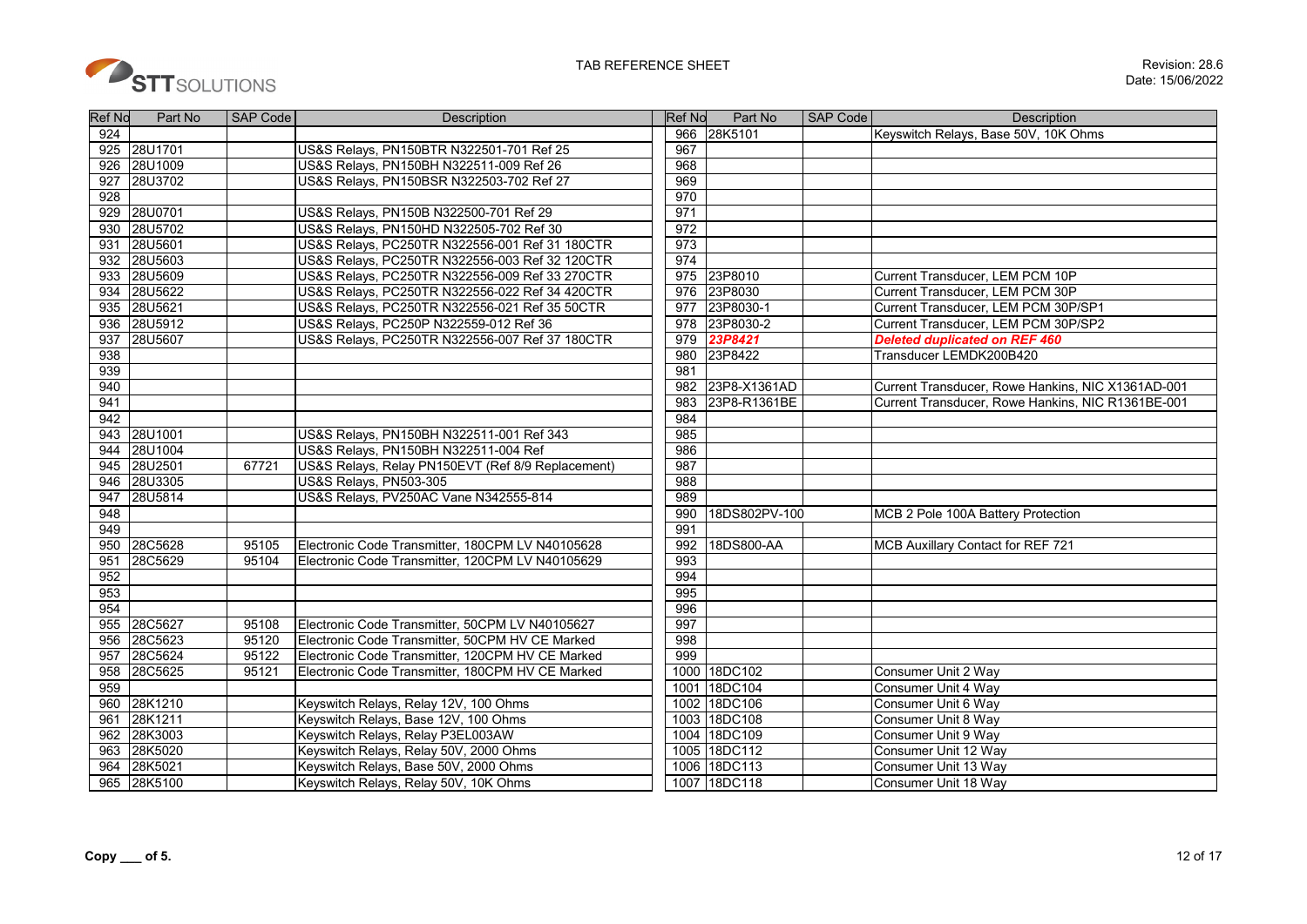

| <b>Ref No</b>    | Part No        | <b>SAP Code</b> | Description                | <b>Ref No</b> | Part No        | <b>SAP Code</b> | <b>Description</b>         |
|------------------|----------------|-----------------|----------------------------|---------------|----------------|-----------------|----------------------------|
|                  | 1008 18DC213   |                 | Consumer Unit 2 Row 13 Way |               | 1050 18DAA1C02 |                 | MCB 2A Type C 1 Pole       |
|                  | 1009 18DC313   |                 | Consumer Unit 3 Row 13 Way |               | 1051 18DAA1C04 |                 | MCB 4A Type C 1 Pole       |
| 1010             |                |                 |                            |               | 1052 18DAA1C06 |                 | MCB 6A Type C 1 Pole       |
| 1011             |                |                 |                            |               | 1053 18DAA1C10 |                 | MCB 10A Type C 1 Pole      |
| 1012             |                |                 |                            |               | 1054 18DAA1C16 |                 | MCB 16A Type C 1 Pole      |
| 1013             |                |                 |                            |               | 1055 18DAA1C20 |                 | MCB 20A Type C 1 Pole      |
| 1014             |                |                 |                            |               | 1056 18DAA1C25 |                 | MCB 25A Type C 1 Pole      |
| 1015             |                |                 |                            |               | 1057 18DAA1C32 |                 | MCB 32A Type C 1 Pole      |
| 1016             |                |                 |                            |               | 1058 18DAA1C40 |                 | MCB 40A Type C 1 Pole      |
| 1017             |                |                 |                            |               | 1059 18DAA1C50 |                 | MCB 50A Type C 1 Pole      |
| 1018             |                |                 |                            |               | 1060 18DAA1C63 |                 | MCB 63A Type C 1 Pole      |
| $\frac{1019}{2}$ |                |                 |                            |               | 1061 18DAD1C02 |                 | MCB 2A Type C 1 Pole - DC  |
| 1020             |                |                 |                            |               | 1062 18DAD1C04 |                 | MCB 4A Type C 1 Pole - DC  |
| 1021             |                |                 |                            |               | 1063 18DAD1C06 |                 | MCB 6A Type C 1 Pole - DC  |
| 1022             |                |                 |                            |               | 1064 18DAD1C10 |                 | MCB 10A Type C 1 Pole - DC |
| 1023             |                |                 |                            |               | 1065 18DAD1C16 |                 | MCB 16A Type C 1 Pole - DC |
| 1024             |                |                 |                            |               | 1066 18DAD1C20 |                 | MCB 20A Type C 1 Pole - DC |
| 1025             |                |                 |                            |               | 1067 18DAD1C25 |                 | MCB 25A Type C 1 Pole - DC |
| 1026             |                |                 |                            |               | 1068 18DAD1C32 |                 | MCB 32A Type C 1 Pole - DC |
| 1027             |                |                 |                            | 1069          |                |                 |                            |
| 1028             |                |                 |                            | 1070          |                |                 |                            |
| 1029             |                |                 |                            |               | 1071 18DAA1D03 |                 | MCB 3A Type D 1 Pole       |
| 1030             |                |                 |                            | 1072          |                |                 |                            |
| 1031             |                |                 |                            |               | 1073 18DAA1D10 |                 | MCB 10A Type D 1 Pole      |
|                  | 1032 18DAA1B06 |                 | MCB 6A Type B 1 Pole       | 1074          |                |                 |                            |
|                  | 1033 18DAA1B10 |                 | MCB 10A Type B 1 Pole      | 1075          |                |                 |                            |
|                  | 1034 18DAA1B16 |                 | MCB 16A Type B 1 Pole      | 1076          |                |                 |                            |
|                  | 1035 18DAA1B20 |                 | MCB 20A Type B 1 Pole      | 1077          |                |                 |                            |
| 1036             |                |                 |                            | 1078          |                |                 |                            |
| 1037             |                |                 |                            | 1079          |                |                 |                            |
| 1038             |                |                 |                            | 1080          |                |                 |                            |
| 1039             |                |                 |                            | 1081          |                |                 |                            |
| 1040             |                |                 |                            | 1082          |                |                 |                            |
| 1041             |                |                 |                            | 1083          |                |                 |                            |
| 1042             |                |                 |                            | 1084          |                |                 |                            |
| 1043             |                |                 |                            | 1085          |                |                 |                            |
| 1044             |                |                 |                            | 1086          |                |                 |                            |
| 1045             |                |                 |                            | 1087          |                |                 |                            |
| 1046             |                |                 |                            | 1088          |                |                 |                            |
| 1047             |                |                 |                            | 1089          |                |                 |                            |
| 1048             |                |                 |                            | 1090          |                |                 |                            |
| 1049             |                |                 |                            | 1091          |                |                 |                            |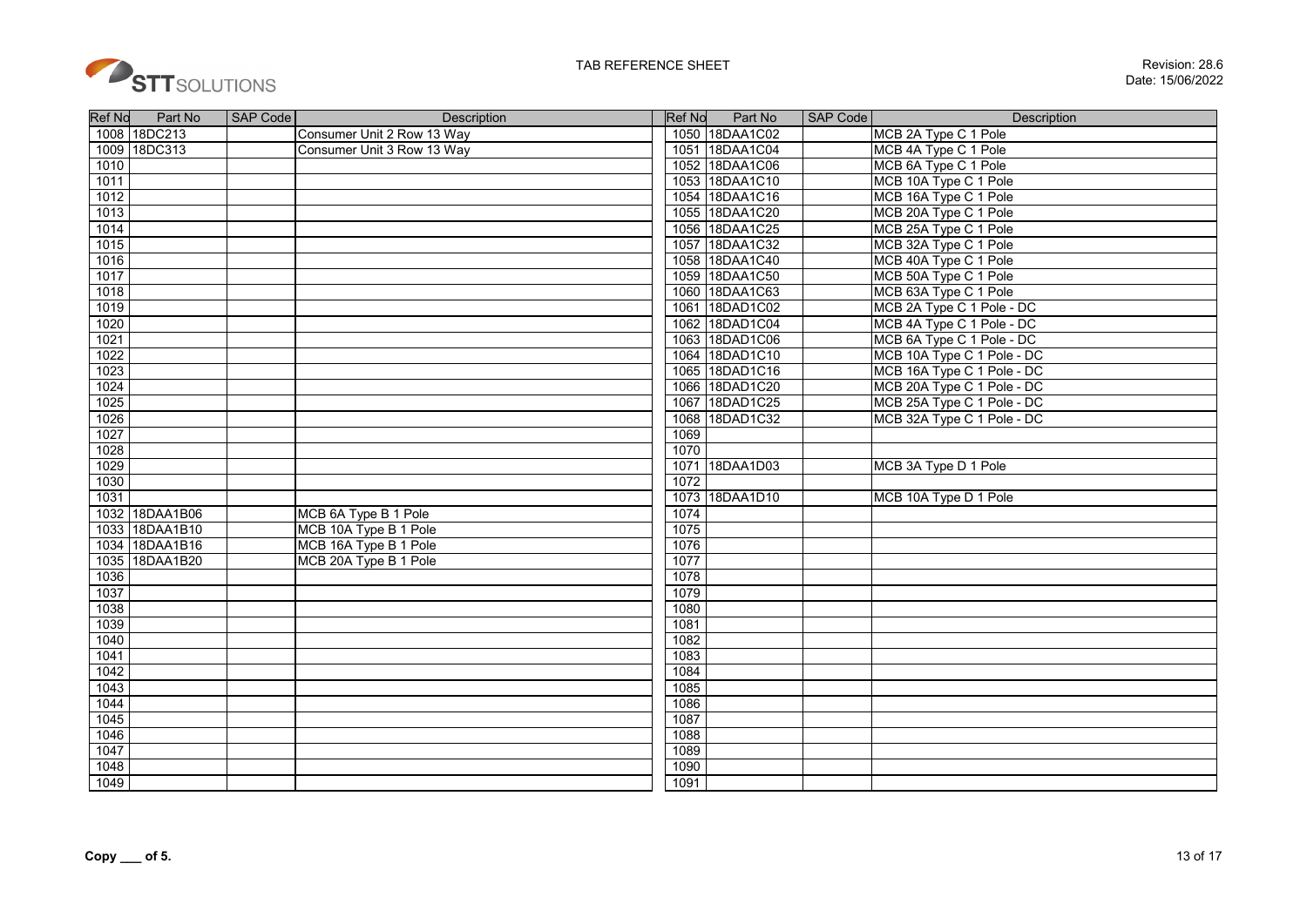

| <b>Ref No</b> | Part No        | <b>SAP Code</b> | <b>Description</b>         | <b>Ref No</b> | Part No        | <b>SAP Code</b> | <b>Description</b>    |
|---------------|----------------|-----------------|----------------------------|---------------|----------------|-----------------|-----------------------|
|               | 1092 18DAA2B06 |                 | MCB 6A Type B 2 Pole       | 1134          |                |                 |                       |
|               | 1093 18DAA2B10 |                 | MCB 10A Type B 2 Pole      | 1135          |                |                 |                       |
| 1094          |                |                 |                            | 1136          | 18DAA2D25      |                 | MCB 25A Type D 2 Pole |
| 1095          |                |                 |                            | 1137          |                |                 |                       |
| 1096          |                |                 |                            | 1138          |                |                 |                       |
| 1097          |                |                 |                            | 1139          |                |                 |                       |
|               | 1098 18DAA2D40 |                 | MCB 40A Type B 2 Pole      | 1140          |                |                 |                       |
| 1099          |                |                 |                            | 1141          |                |                 |                       |
| 1100          |                |                 |                            | 1142          |                |                 |                       |
| 1101          |                |                 |                            | 1143          |                |                 |                       |
| 1102          |                |                 |                            | 1144          |                |                 |                       |
| 1103          |                |                 |                            | 1145          |                |                 |                       |
| 1104          |                |                 |                            | 1146          |                |                 |                       |
| 1105          |                |                 |                            | 1147          |                |                 |                       |
| 1106          |                |                 |                            | 1148          |                |                 |                       |
| 1107          |                |                 |                            | 1149          |                |                 |                       |
| 1108          |                |                 |                            | 1150          |                |                 |                       |
| 1109          |                |                 |                            | 1151          |                |                 |                       |
| 1110          |                |                 |                            | 1152          |                |                 |                       |
| 1111          |                |                 |                            | 1153          |                |                 |                       |
| 1112          |                |                 |                            |               | 1154 18DAA3B16 |                 | MCB 16A Type B 3 Pole |
|               | 1113 18DAA2C10 |                 | MCB 10A Type C 2 Pole      | 1155          |                |                 |                       |
|               | 1114 18DAA2C16 |                 | MCB 16A Type C 2 Pole      | 1156          |                |                 |                       |
|               | 1115 18DAA2C20 |                 | MCB 20A Type C 2 Pole      | 1157          |                |                 |                       |
|               | 1116 18DAA2C25 |                 | MCB 25A Type C 2 Pole      | 1158          |                |                 |                       |
|               | 1117 18DAA2C32 |                 | MCB 32A Type C 2 Pole      | 1159          |                |                 |                       |
|               | 1118 18DAA2C40 |                 | MCB 40A Type C 2 Pole      | 1160          |                |                 |                       |
|               | 1119 18DAA2C50 |                 | MCB 50A Type C 2 Pole      | 1161          |                |                 |                       |
|               | 1120 18DAA2C63 |                 | MCB 63A Type C 2 Pole      | 1162          |                |                 |                       |
| 1121          |                |                 |                            | 1163          |                |                 |                       |
| 1122          |                |                 |                            | 1164          |                |                 |                       |
|               | 1123 18DAD2C10 |                 | MCB 10A Type C 2 Pole - DC | 1165          |                |                 |                       |
| 1124          |                |                 |                            | 1166          |                |                 |                       |
| 1125          |                |                 |                            | 1167          |                |                 |                       |
| 1126          |                |                 |                            | 1168          |                |                 |                       |
| 1127          |                |                 |                            | 1169          |                |                 |                       |
| 1128          |                |                 |                            |               | 1170 18DAA3C02 |                 | MCB 2A Type C 3 Pole  |
| 1129          |                |                 |                            | 1171          |                |                 |                       |
| 1130          |                |                 |                            | 1172          |                |                 |                       |
| 1131          |                |                 |                            | 1173          |                |                 |                       |
| 1132          |                |                 |                            | 1174          |                |                 |                       |
|               | 1133 18DAA2D10 |                 | MCB 10A Type D 2 Pole      | 1175          |                |                 |                       |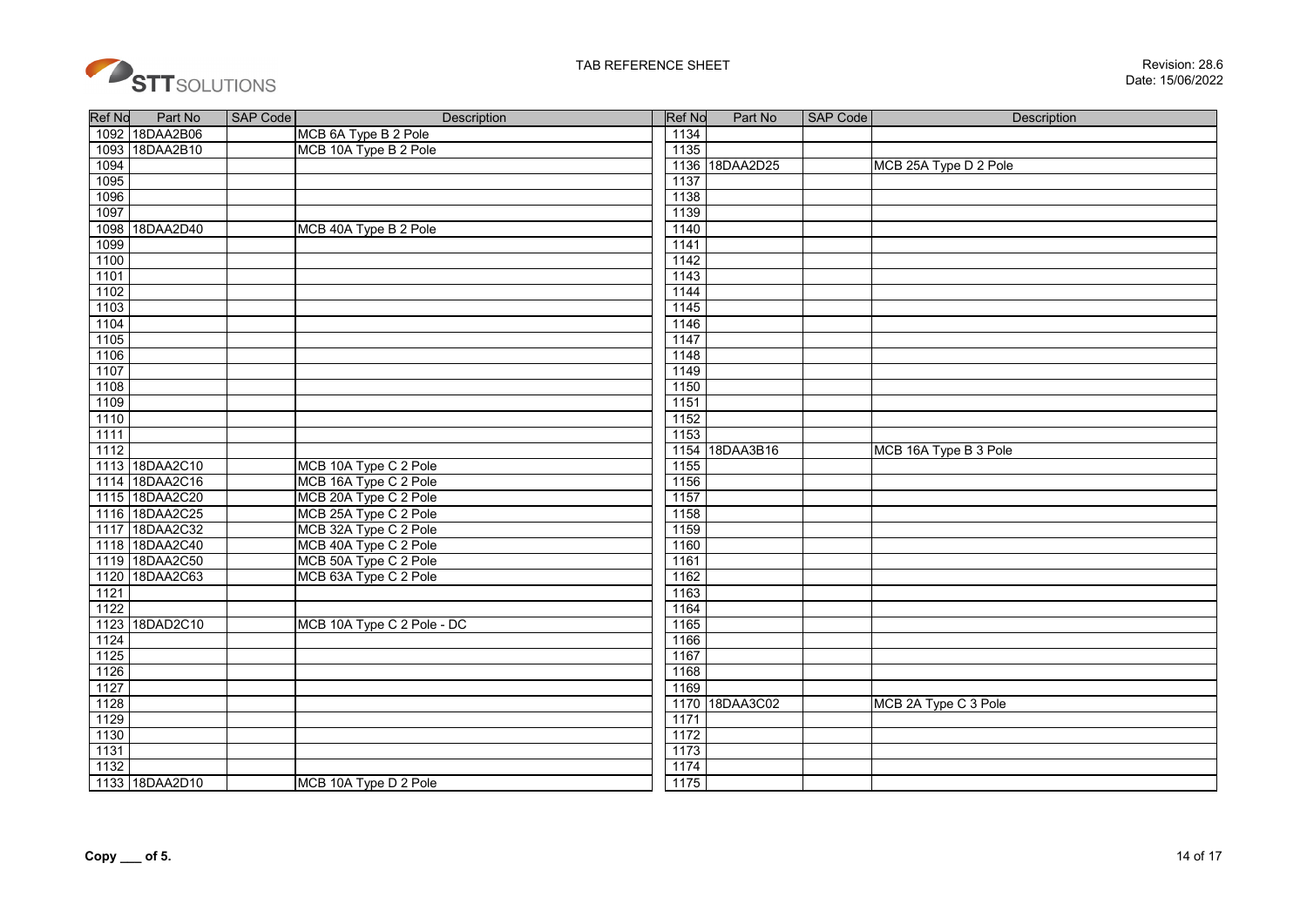

| <b>Ref No</b> | Part No        | SAP Code | Description           | <b>Ref No</b> | Part No        | <b>SAP Code</b> | Description                                      |
|---------------|----------------|----------|-----------------------|---------------|----------------|-----------------|--------------------------------------------------|
| 1176          |                |          |                       | 1219          |                |                 |                                                  |
|               | 1177 18DAA3C32 |          | MCB 32A Type C 3 Pole |               | 1220 114L463K  | 172810          | LX UPS C\O Bypass Switch 63A                     |
|               | 1178 18DAA3C40 |          | MCB 40A Type C 3 Pole | 1221          | 114L2050C      |                 | Load Switch Assembly 2 Pole 50A                  |
|               | 1179 18DAA3C50 |          | MCB 50A Type C 3 Pole | 1222          |                |                 |                                                  |
| 1180          |                |          |                       | 1223          |                |                 |                                                  |
| 1181          |                |          |                       | 1224          |                |                 |                                                  |
| 1182          |                |          |                       | 1225          |                |                 |                                                  |
| 1183          |                |          |                       | 1226          |                |                 |                                                  |
| 1184          |                |          |                       | 1227          |                |                 |                                                  |
| 1185          |                |          |                       | 1228          |                |                 |                                                  |
| 1186          |                |          |                       | 1229          |                |                 |                                                  |
| 1187          |                |          |                       |               | 1230 118D48M   |                 | UPS 48V Main Isolator                            |
| 1188          |                |          |                       |               | 1231 118D48S   |                 | UPS 48V String Isolator                          |
| 1189          |                |          |                       | 1232          |                |                 |                                                  |
| 1190          |                |          |                       | 1233          |                |                 |                                                  |
| 1191          |                |          |                       | 1234          |                |                 |                                                  |
| 1192          |                |          |                       | 1235          |                |                 |                                                  |
| 1193          |                |          |                       | 1236          |                |                 |                                                  |
| 1194          |                |          |                       | 1237          |                |                 |                                                  |
| 1195          |                |          |                       | 1238          |                |                 |                                                  |
| 1196          |                |          |                       | 1239          |                |                 |                                                  |
| 1197          |                |          |                       |               | 1240 118DARI   |                 | <b>ACE Rectifier Isolator</b>                    |
| 1198          |                |          |                       | 1241          | <b>118DABI</b> |                 | <b>ACE Battery Isolator</b>                      |
| 1199          |                |          |                       | 1242          |                |                 |                                                  |
| 1200          |                |          |                       | 1243          |                |                 |                                                  |
| 1201          |                |          |                       | 1244          |                |                 |                                                  |
| 1202          |                |          |                       | 1245          |                |                 |                                                  |
| 1203          |                |          |                       | 1246          |                |                 |                                                  |
| 1204          |                |          |                       | 1247          |                |                 |                                                  |
| 1205          |                |          |                       | 1248          |                |                 |                                                  |
| 1206          |                |          |                       | 1249          |                |                 |                                                  |
| 1207          |                |          |                       | 1250          |                |                 | Alstom - Power Supply MIPSAC, Ref. DTR0000222280 |
| 1208          |                |          |                       | 1251          |                |                 | Reserved for TPS equipment                       |
| 1209          |                |          |                       | 1252          |                |                 | Reserved for TPS equipment                       |
| 1210          |                |          |                       | 1253          |                |                 | Reserved for TPS equipment                       |
| 1211          |                |          |                       | 1254          |                |                 | Reserved for TPS equipment                       |
| 1212          |                |          |                       | 1255          |                |                 | Reserved for TPS equipment                       |
| 1213          |                |          |                       | 1256          |                |                 | Reserved for TPS equipment                       |
| 1214          |                |          |                       | 1257          |                |                 | Reserved for TPS equipment                       |
| 1215          |                |          |                       | 1258          |                |                 | Reserved for TPS equipment                       |
| 1216          |                |          |                       | 1259          |                |                 | Reserved for TPS equipment                       |
| 1217          |                |          |                       | 1260          |                |                 | Alstom - Micro Coder, Ref. DTR0000245619         |
| 1218          |                |          |                       | 1261          |                |                 | Reserved for TPS equipment                       |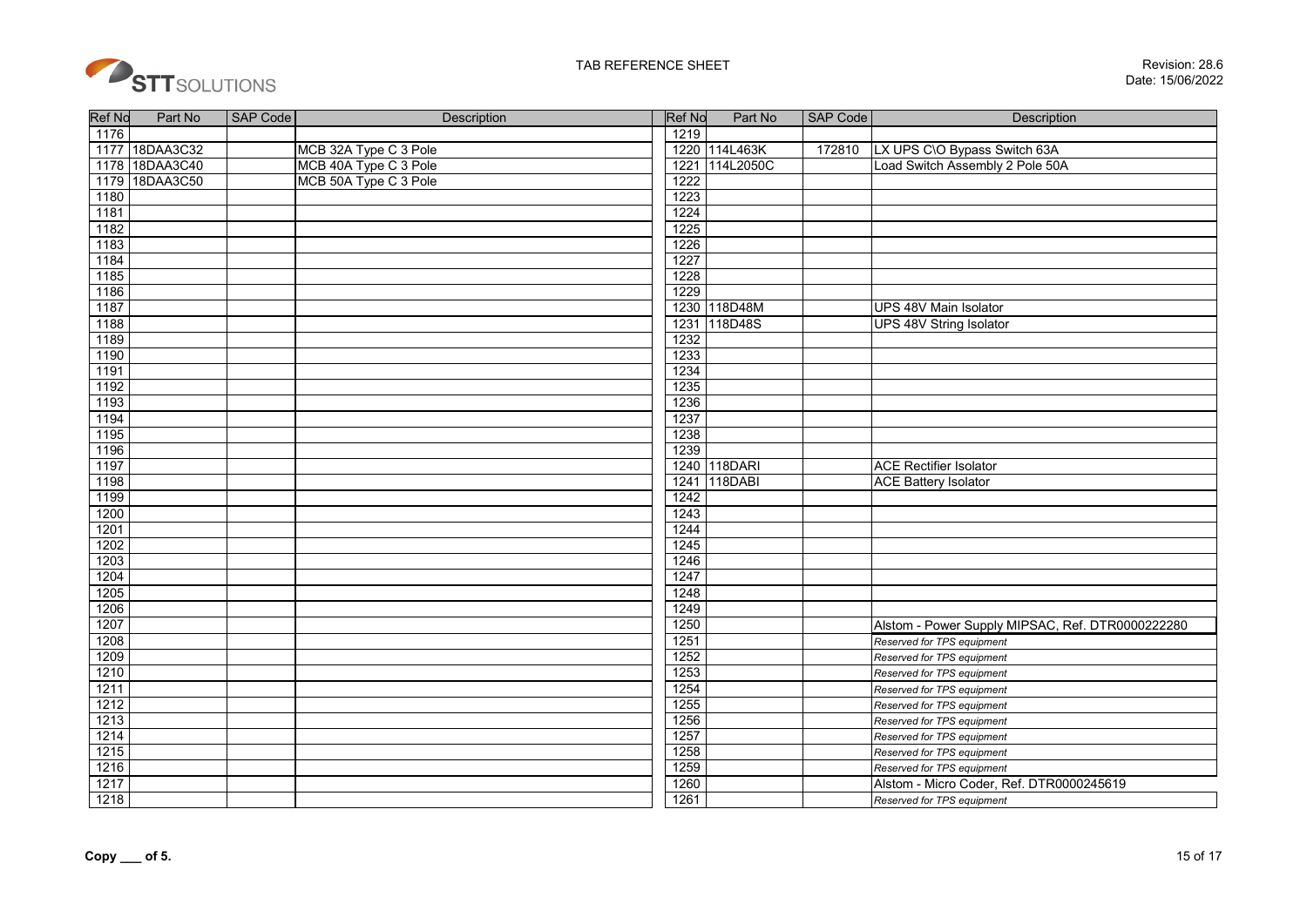

| <b>Ref No</b> | Part No | SAP Code | Description                | <b>Ref No</b> | Part No | <b>SAP Code</b> | Description |
|---------------|---------|----------|----------------------------|---------------|---------|-----------------|-------------|
| 1262<br>1263  |         |          | Reserved for TPS equipment | 1305<br>1306  |         |                 |             |
|               |         |          | Reserved for TPS equipment |               |         |                 |             |
| 1264          |         |          | Reserved for TPS equipment | 1307<br>1308  |         |                 |             |
| 1265          |         |          | Reserved for TPS equipment |               |         |                 |             |
| 1266          |         |          | Reserved for TPS equipment | 1309          |         |                 |             |
| 1267          |         |          | Reserved for TPS equipment | 1310          |         |                 |             |
| 1268          |         |          | Reserved for TPS equipment | 1311          |         |                 |             |
| 1269          |         |          | Reserved for TPS equipment | 1312          |         |                 |             |
| 1270          |         |          | Reserved for TPS equipment | 1313          |         |                 |             |
| 1271          |         |          | Reserved for TPS equipment | 1314          |         |                 |             |
| 1272          |         |          | Reserved for TPS equipment | 1315          |         |                 |             |
| 1273          |         |          | Reserved for TPS equipment | 1316          |         |                 |             |
| 1274          |         |          | Reserved for TPS equipment | 1317          |         |                 |             |
| 1275          |         |          | Reserved for TPS equipment | 1318          |         |                 |             |
| 1276          |         |          | Reserved for TPS equipment | 1319<br>1320  |         |                 |             |
| 1277          |         |          | Reserved for TPS equipment |               |         |                 |             |
| 1278          |         |          | Reserved for TPS equipment | 1321          |         |                 |             |
| 1279          |         |          | Reserved for TPS equipment | 1322          |         |                 |             |
| 1280          |         |          | Reserved for TPS equipment | 1323          |         |                 |             |
| 1281          |         |          | Reserved for TPS equipment | 1324<br>1325  |         |                 |             |
| 1282          |         |          | Reserved for TPS equipment |               |         |                 |             |
| 1283          |         |          | Reserved for TPS equipment | 1326          |         |                 |             |
| 1284          |         |          | Reserved for TPS equipment | 1327          |         |                 |             |
| 1285          |         |          | Reserved for TPS equipment | 1328          |         |                 |             |
| 1286          |         |          | Reserved for TPS equipment | 1329          |         |                 |             |
| 1287          |         |          | Reserved for TPS equipment | 1330          |         |                 |             |
| 1288          |         |          | Reserved for TPS equipment | 1331          |         |                 |             |
| 1289          |         |          | Reserved for TPS equipment | 1332          |         |                 |             |
| 1290          |         |          | Reserved for TPS equipment | 1333          |         |                 |             |
| 1291          |         |          | Reserved for TPS equipment | 1334          |         |                 |             |
| 1292          |         |          | Reserved for TPS equipment | 1335          |         |                 |             |
| 1293          |         |          | Reserved for TPS equipment | 1336          |         |                 |             |
| 1294          |         |          | Reserved for TPS equipment | 1337          |         |                 |             |
| 1295          |         |          | Reserved for TPS equipment | 1338          |         |                 |             |
| 1296          |         |          | Reserved for TPS equipment | 1339          |         |                 |             |
| 1297          |         |          | Reserved for TPS equipment | 1340          |         |                 |             |
| 1298          |         |          | Reserved for TPS equipment | 1341          |         |                 |             |
| 1299          |         |          | Reserved for TPS equipment | 1342          |         |                 |             |
| 1300          |         |          |                            | 1343          |         |                 |             |
| 1301          |         |          |                            | 1344          |         |                 |             |
| 1302          |         |          |                            | 1345          |         |                 |             |
| 1303          |         |          |                            | 1346          |         |                 |             |
| 1304          |         |          |                            | 1347          |         |                 |             |